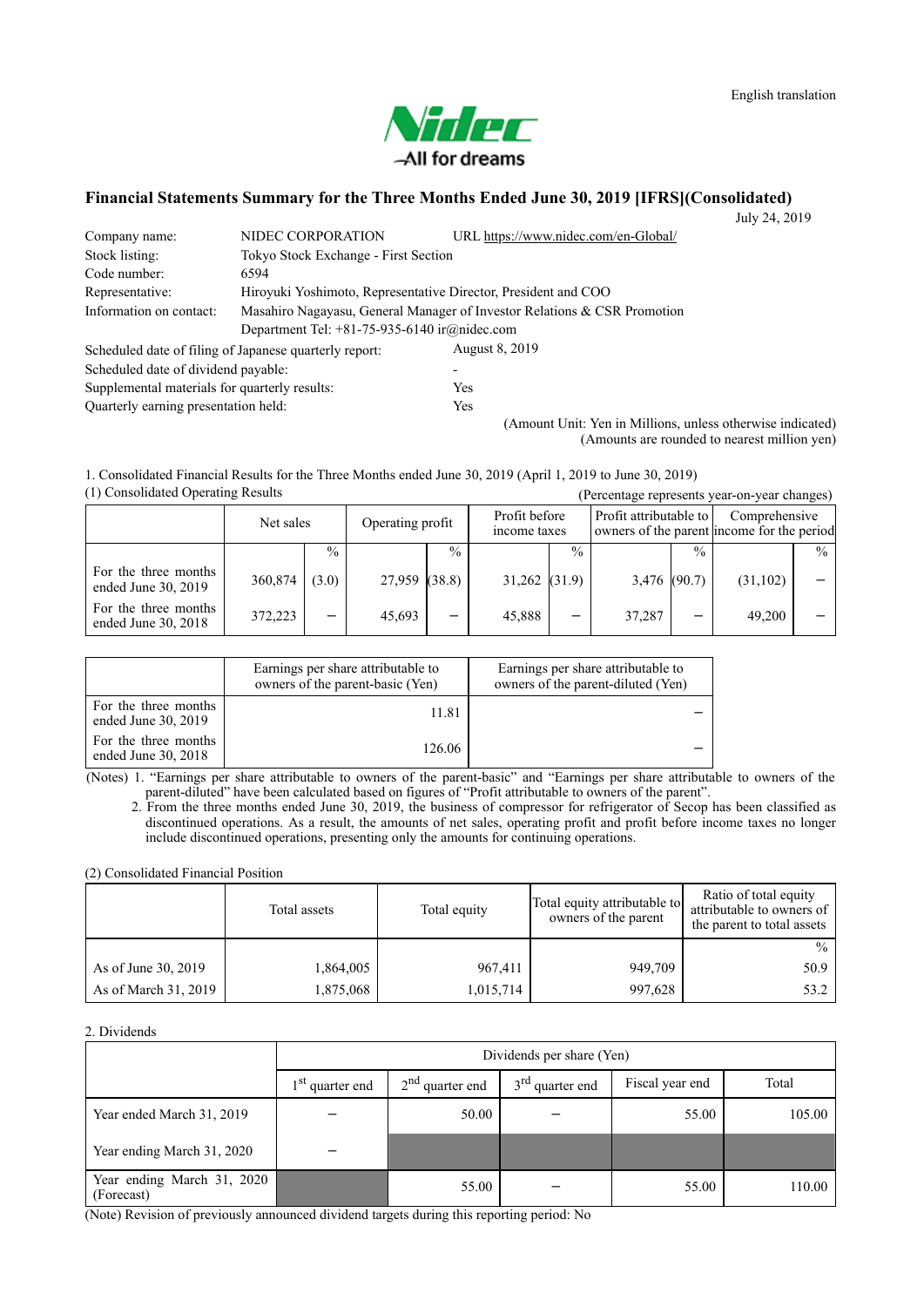3. Forecast of Consolidated Financial Performance for the Year ending March 31, 2020 (April 1, 2019 to March 31, 2020)

|                 |           |               |              |                                                   |              |               |                                                |               | (Percentage represents year-on-year changes)                        |
|-----------------|-----------|---------------|--------------|---------------------------------------------------|--------------|---------------|------------------------------------------------|---------------|---------------------------------------------------------------------|
|                 | Net sales |               |              | Profit before<br>Operating profit<br>income taxes |              |               | Profit attributable to<br>owners of the parent |               | Earnings per share<br>attributable to owners<br>of the parent-basic |
|                 |           | $\frac{0}{0}$ |              | $\frac{0}{0}$                                     |              | $\frac{0}{0}$ |                                                | $\frac{0}{0}$ | (Yen)                                                               |
| 2nd quarter end | 750,000   | (0.7)         | 75,000(22.1) |                                                   | 73,000(23.8) |               | 37,000(52.8)                                   |               | 125.72                                                              |
| Fiscal year end | 1,650,000 | 11.8          | 175,000      | 34.1                                              | 170,000      | 29.7          | 135,000                                        | 21.8          | 458.73                                                              |

(Note) Revision of the previously announced financial performance forecast during this reporting period: Yes

#### Notes

resulting in the change in scope of consolidation) : None (1) Changes in Significant Subsidiaries during This Period (changes in "specified subsidiaries" (*tokutei kogaisha*)

(2) Changes in Accounting Policies and Changes in Accounting Estimates:

|  |  | 1. Changes in accounting policies required by IFRS |  | : Yes |
|--|--|----------------------------------------------------|--|-------|
|--|--|----------------------------------------------------|--|-------|

- 2. Changes in accounting policies due to other reasons : None
- 3. Changes in accounting estimates : None

(3) Number of Shares Issued (Ordinary Shares)

- As of June 30, 2019: 298,142,234 As of March 31, 2019: 298,142,234 1. Number of shares issued at the end of the period (including treasury stock):
- As of June 30, 2019: 3,848,670 As of March 31, 2019: 3,848,312 2. Number of treasury stock at the end of the period:

For the three months ended June 30, 2019: 294,293,672 For the three months ended June 30, 2018: 295,779,502 3. Weighted-average number of shares outstanding during the period:

\*This quarterly report is not subject to quarterly review procedures by certified public accountants or an auditing firm.

#### \*Explanation for appropriate use of forecast and other notes

Forward-looking statements, such as forecast of consolidated financial performance, stated in this document are based on information currently possessed by NIDEC or certain assumptions that NIDEC has deemed as rational. NIDEC cannot make any assurances that the contents mentioned in these forward-looking statements will ever materialize. Actual financial performance could be significantly different from NIDEC's expectations as a result of various factors. For the assumptions used and other notes, please refer to "1. Overview of Operating Results, Etc. (3). Explanation Regarding Future Forecast Information of Consolidated Financial Results" on page 12.

In this document, the terms "we", "us", "our" and "NIDEC" refer to Nidec Corporation and consolidated subsidiaries or, as the context may require, Nidec Corporation on a non-consolidated basis.

NIDEC finalized the provisional accounting treatment for the business combination in the year ended March 31, 2019. Condensed quarterly consolidated financial statements and consolidated financial statements for the year ended March 31, 2019 reflect the revision of the initially allocated amounts of acquisition price as NIDEC finalized the provisional accounting treatment for the business combination.

From the three months ended June 30, 2019, the business of compressor for refrigerator of Secop has been classified as discontinued operations. As a result, the amounts of net sales, operating profit and profit before income taxes no longer include discontinued operations, presenting only the amounts for continuing operations. The result for the same period of the previous year is also reclassified similarly.

Investor presentation materials relating to our financial results for the three months ended June 30, 2019 are expected to be published on our corporate website on July 24, 2019.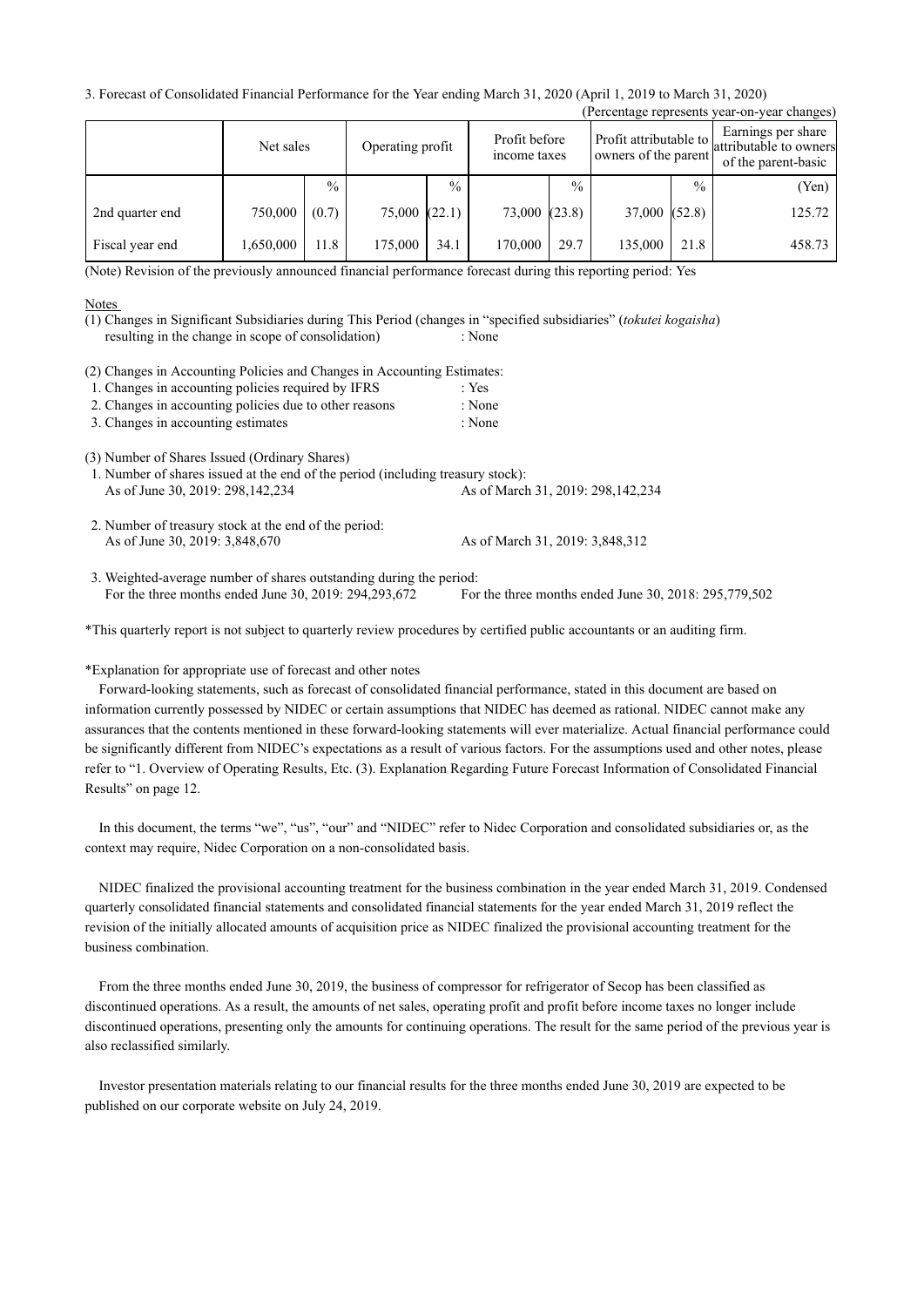# **1. Overview of Operating Results, Etc.**

#### **(1) Overview of Operating Results for the Three Months Ended June 30, 2019**

#### **1. Overview of Business Environment for the Three Months Ended June 30, 2019**

During the three-month ended June 30, 2019, the world economy saw the US-China trade dispute and concerns over overseas economic conditions cause the deteriorated business confidence in the US to spread in the manufacturing, construction, and other industries, while, despite expectations for the resumption of US-China trade talks, higher stock prices, and interest rate reduction, concerns remained smoldering over the continued expansion of the US economy, which has been growing for the past 11 years. The US-China trade friction decelerated the Chinese economy as well, prompting some overseas companies to restructure their supply chains in the country, while others tried to transfer business elsewhere. China's economic slowdown affected Europe, while the Brexit and other issues made the continent's future uncertain. Under these circumstances, the uncertainty over the Japanese economy persisted, despite a growing view for a delay in the country's economic downturn.

It was under such an environment that NIDEC (Nidec Corporation and its consolidated subsidiaries) continues to pursue our targets for the fiscal year ending March 31, 2021 of consolidated net sales of ¥2 trillion and an operating profit of ¥300 billion based on our mid-term strategic goal, "Vision 2020".

In addition, on April 2019, NIDEC entered into a legally binding commitment with the European Commission to appoint a Hold Separate Manager and a Monitoring Trustee so as to confer to them effective operational control over compressor business (Secop). As a result of the binding commitment, NIDEC lost control of Secop and its subsidiaries.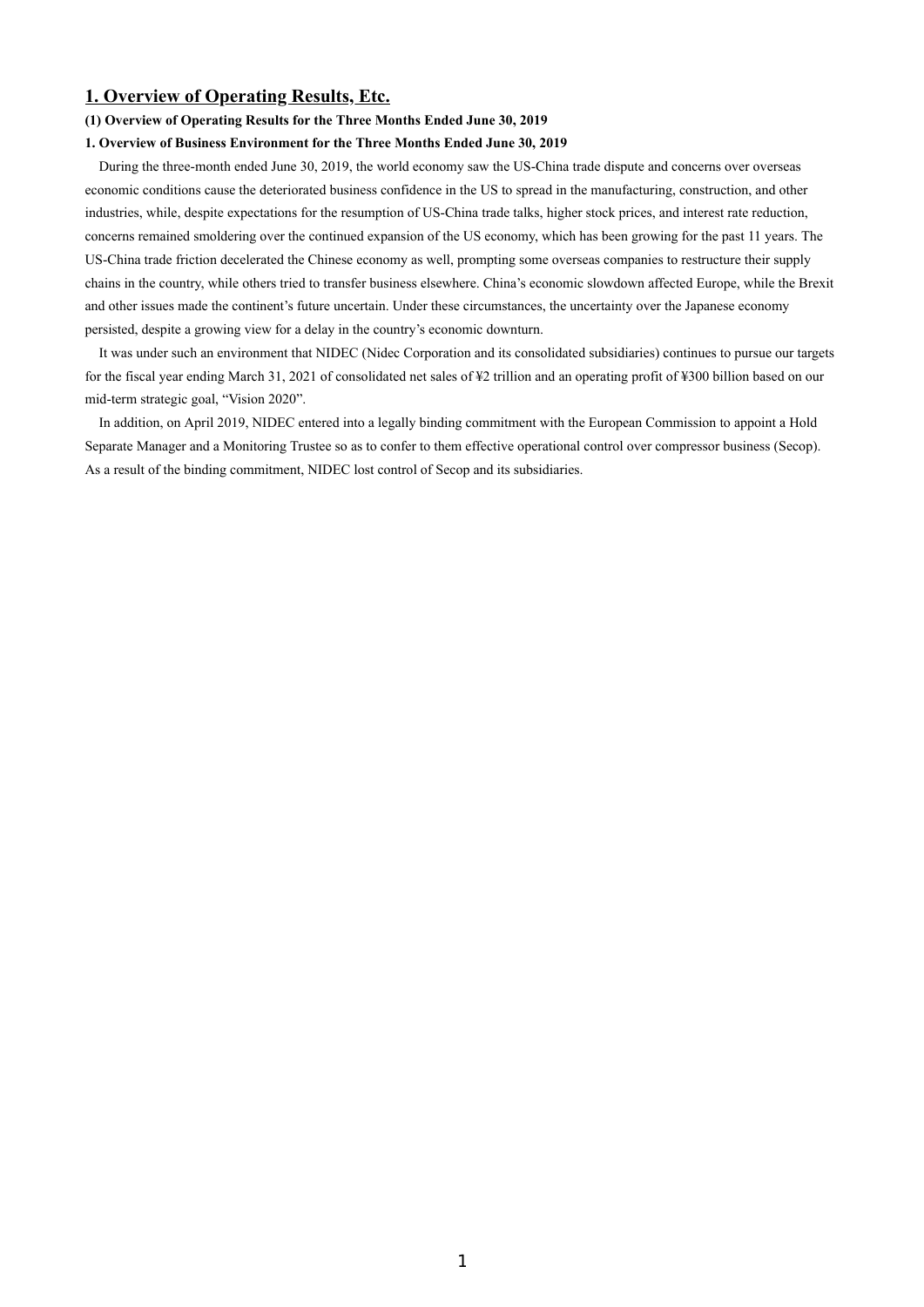#### **2.Consolidated Operating Results**

|                                                           |                                     |          |             | (Yen in millions) |
|-----------------------------------------------------------|-------------------------------------|----------|-------------|-------------------|
|                                                           | For the three months ended June 30, |          | Increase or |                   |
|                                                           | 2018                                | 2019     | decrease    | Ratio of change   |
| Net sales                                                 | 372,223                             | 360,874  | (11,349)    | $(3.0)\%$         |
| Operating profit                                          | 45,693                              | 27,959   | (17, 734)   | $(38.8)\%$        |
| Operating profit ratio                                    | 12.3%                               | $7.7\%$  |             |                   |
| Profit before income taxes                                | 45,888                              | 31,262   | (14,626)    | $(31.9)\%$        |
| Profit for the period from continuing operations          | 36,951                              | 23,916   | (13,035)    | $(35.3)\%$        |
| Profit (loss) for the period from discontinued operations | 536                                 | (19,781) | (20,317)    |                   |
| Profit attributable to owners of the parent               | 37,287                              | 3,476    | (33, 811)   | $(90.7)\%$        |

**Consolidated Operating Results for the Three Months Ended June 30, 2019 ("this three-month period"), Compared to the Three Months Ended June 30, 2018**

Consolidated net sales from continuing operations decreased 3.0% to ¥360,874 million for this three-month period. Operating profit decreased 38.8% to ¥27,959 million compared to the same period of the prior year. The average exchange rate between the Japanese yen and the U.S. dollar for this three-month period was ¥109.90 to the U.S. dollar, which reflected an approximately 1% depreciation of the Japanese yen against the U.S. dollar, compared to the same period of the previous year. The average exchange rate between the Japanese yen and the Euro for this three-month period was ¥123.49 to the Euro, which reflected an approximately 5% appreciation of the Japanese yen against the Euro, compared to the same period of the prior year. The fluctuations of the foreign currency exchange rates had a negative effect on net sales by approximately ¥4,200 million and operating profit by approximately ¥1,600 million for this three-month period compared to the same period of the previous year.

Profit before income taxes decreased 31.9% to ¥31,262 million and profit for the period from continuing operations decreased 35.3% to ¥23,916 million compared to the same period of the previous year, respectively.

Profit attributable to owners of the parent, including profit for the period from discontinued operations, decreased 90.7% to ¥3,476 million, due to the transfer of the business of compressor for refrigerator of Secop.

NIDEC finalized the provisional accounting treatment for the business combination in the year ended March 31, 2019. Condensed quarterly consolidated financial statements for the year ended March 31, 2019 reflect the revision of the initially allocated amounts of acquisition price as NIDEC finalized the provisional accounting treatment for the business combination.

From the three months ended June 30, 2019, the business of compressor for refrigerator of Secop has been classified as discontinued operations. As a result, the amounts of net sales, operating profit and profit before income taxes no longer include discontinued operations, presenting only the amounts for continuing operations. The result for the same period of the previous year is also reclassified similarly.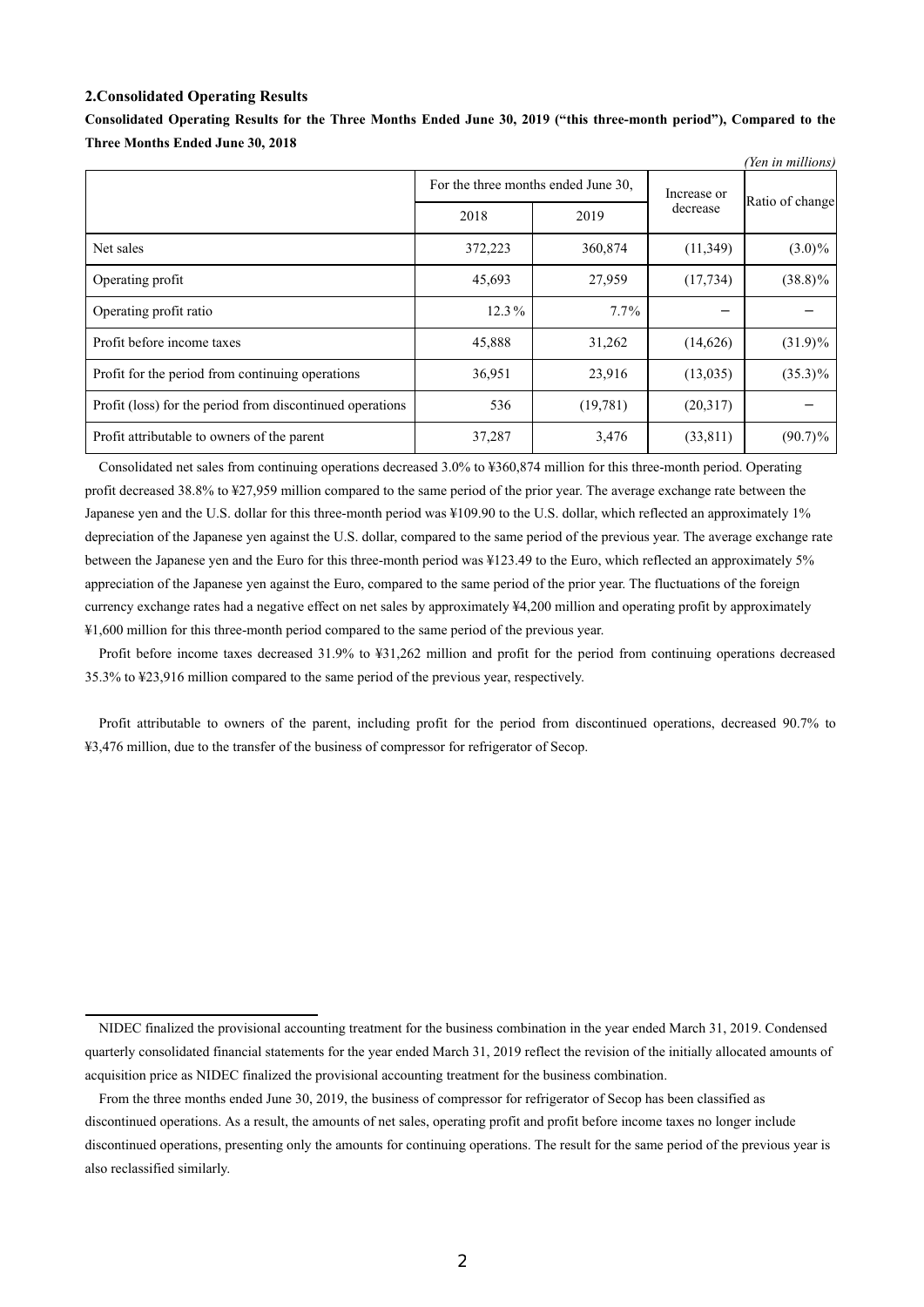**Operating Results by Product Category for This Three-Month Period Compared to the Same Period of the Previous Year**

**Small precision motors**

|                                 | <i>ren in mutions</i>                         |                                     |         |                      |                 |  |  |
|---------------------------------|-----------------------------------------------|-------------------------------------|---------|----------------------|-----------------|--|--|
|                                 |                                               | For the three months ended June 30, |         | Increase or decrease | Ratio of change |  |  |
|                                 |                                               | 2018                                | 2019    |                      |                 |  |  |
| Net sales to external customers |                                               | 106,333                             | 108,006 |                      | $1.6\%$         |  |  |
|                                 | Spindle motors for hard disk<br>drives (HDDs) | 48,782                              | 38,008  | (10, 774)            | $(22.1)\%$      |  |  |
|                                 | Other small precision motors                  | 57,551                              | 69,998  | 12,447               | 21.6%           |  |  |
| Operating profit                |                                               | 16,542                              | 10,610  | (5,932)              | $(35.9)\%$      |  |  |
| Operating profit ratio          |                                               | 15.6%                               | $9.8\%$ |                      |                 |  |  |

 $\overline{y}$  in  $\overline{y}$ 

*(Yen in millions)*

Net sales of this category increased 1.6% to ¥108,006 million for this three-month period compared to the same period of the prior year. The fluctuations of the foreign currency exchange rates had a negative effect on net sales of this category by approximately ¥1,000 million for this three-month period compared to the same period of the prior year.

Net sales of spindle motors for HDDs decreased 22.1% to ¥38,008 million for this three-month period compared to the same period of the prior year. The number of units sold of spindle motors for HDDs for this three-month period decreased approximately 23.0% compared to the same period of the prior year. Net sales of other small precision motors for the period increased 21.6% to ¥69,998 million compared to the same period of the prior year.

With structural reform expense for streamlining of bases in Japan and abroad of approximately ¥1,500 million operating profit of this category decreased 35.9% to ¥10,610 million for this three-month period compared to the same period of the prior year. The fluctuations of the foreign currency exchange rates had a negative effect on operating profit of this category by approximately ¥1,300 million.

#### **Automotive products**

|                                 |                                     |         |                      | (Ten in muttons) |  |
|---------------------------------|-------------------------------------|---------|----------------------|------------------|--|
|                                 | For the three months ended June 30, |         | Increase or decrease |                  |  |
|                                 | 2018                                | 2019    |                      | Ratio of change  |  |
| Net sales to external customers | 77,181                              | 75,488  | (1,693)              | $(2.2)\%$        |  |
| Operating profit                | 10,905                              | 6,767   | (4,138)              | $(37.9)\%$       |  |
| Operating profit ratio          | $14.1\%$                            | $9.0\%$ |                      |                  |  |

Despite higher sales of products of actuators at Nidec Motors & Actuators and control valves at Nidec Tosok Corporation, net sales of this category decreased 2.2% to ¥75,488 million, mainly due to the impact of unfavorable foreign exchange rates of approximately ¥1,900 million.

Operating profit of this category decreased by 37.9% to ¥6,767 million, mainly due to additional advanced development cost of approximately ¥4,500 million for new orders exceeding initial plans and the impact of unfavorable foreign exchange rates of approximately ¥700 million.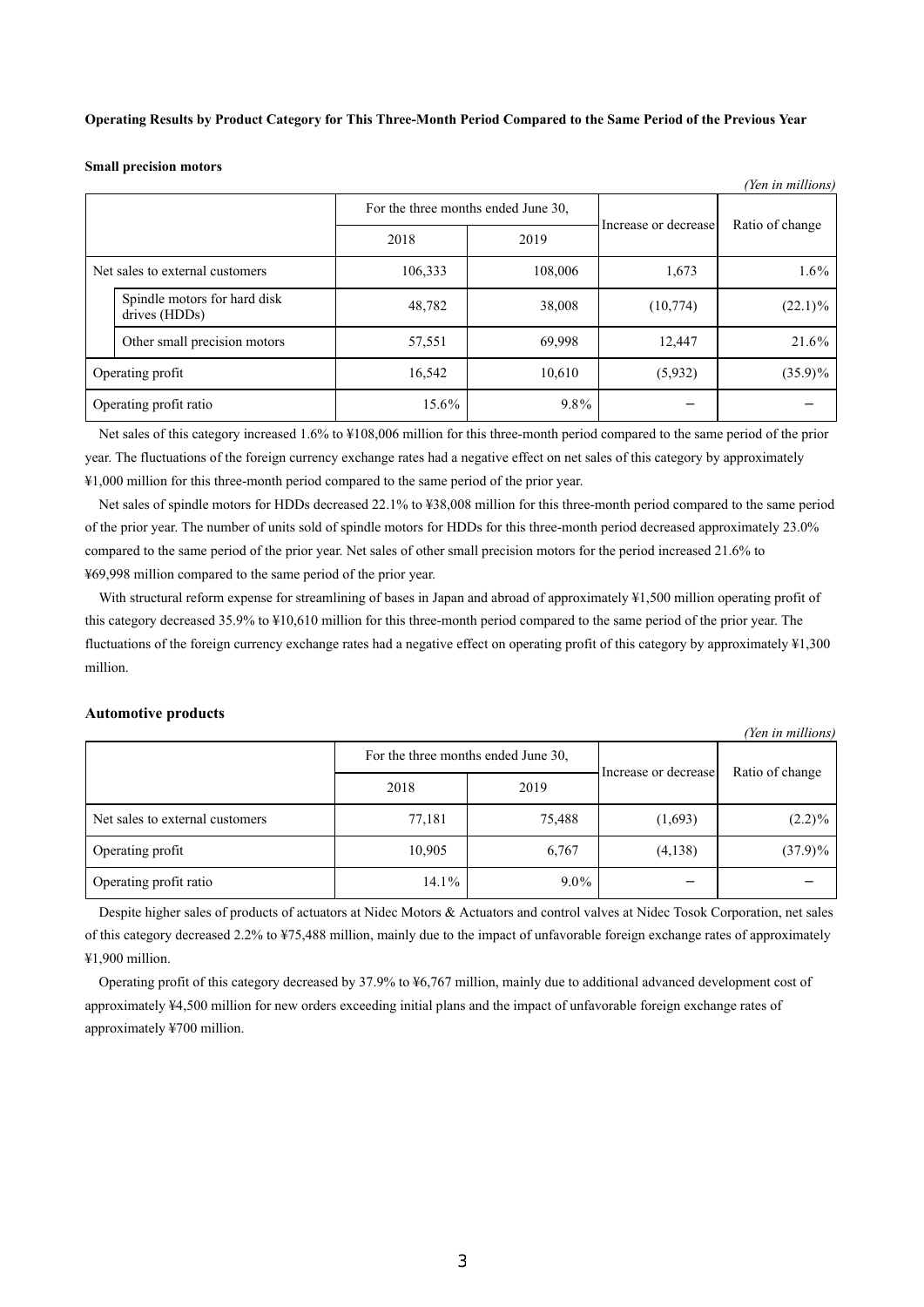### **Appliance, commercial and industrial products**

|                                 |                                     |         |                      | (Yen in millions) |
|---------------------------------|-------------------------------------|---------|----------------------|-------------------|
|                                 | For the three months ended June 30, |         | Increase or decrease | Ratio of change   |
|                                 | 2018                                | 2019    |                      |                   |
| Net sales to external customers | 127,016                             | 123,009 | (4,007)              | $(3.2)\%$         |
| Operating profit                | 13,163                              | 8,675   | (4, 488)             | $(34.1)\%$        |
| Operating profit ratio          | $10.4\%$                            | $7.1\%$ |                      |                   |

Net sales of this category decreased 3.2% to ¥123,009 million, primarily due to lower sales in China and other factors. The impact of foreign exchange rates was a negative impact of approximately ¥500 million.

Operating profit of this category decreased 34.1% to ¥8,675 million, mainly due to the lower sales, the negative effect of delay in the launch of new high-value products in Mexico of approximately ¥2,400 million and other factors. The impact of foreign exchange increased earnings by approximately ¥300 million.

### **Machinery**

|                                 |                                     |        |                      | (Yen in millions) |
|---------------------------------|-------------------------------------|--------|----------------------|-------------------|
|                                 | For the three months ended June 30, |        | Increase or decrease | Ratio of change   |
|                                 | 2018                                | 2019   |                      |                   |
| Net sales to external customers | 42,616                              | 38,086 | (4,530)              | $(10.6)\%$        |
| Operating profit                | 8,200                               | 5,518  | (2,682)              | $(32.7)\%$        |
| Operating profit ratio          | 19.2%                               | 14.5%  |                      |                   |

Net sales of this category decreased 10.6% to ¥38,086 million, due to lower sales in LCD panel handling robots and test systems, despite the impact of new consolidated subsidiaries.

Operating profit of this category decreased 32.7% to ¥5,518 million, mainly due to the lower sales.

## **Electronic and optical components**

|                                 |          |                                     |                      | (Yen in millions) |
|---------------------------------|----------|-------------------------------------|----------------------|-------------------|
|                                 |          | For the three months ended June 30, |                      |                   |
|                                 | 2018     | 2019                                | Increase or decrease | Ratio of change   |
| Net sales to external customers | 17,987   | 15,170                              | (2,817)              | $(15.7)\%$        |
| Operating profit                | 1,955    | 1,291                               | (664)                | $(34.0)\%$        |
| Operating profit ratio          | $10.9\%$ | $8.5\%$                             |                      |                   |

Net sales of this category decreased 15.7% to ¥15,170 million.

Operating profit of this category decreased 34.0% to ¥1,291 million mainly due to the decrease in sales.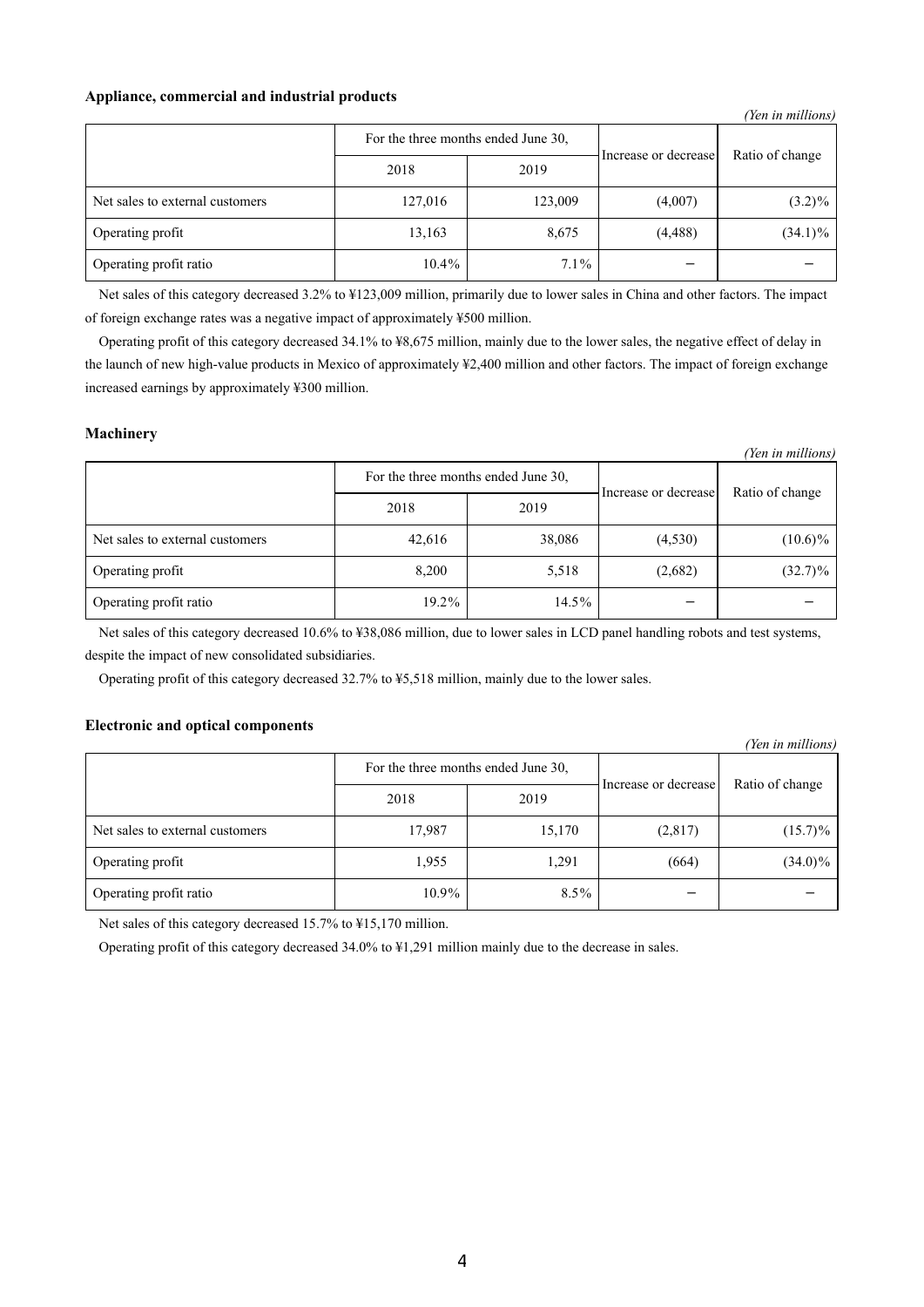# **Other products**

*(Yen in millions)*

|                                 | For the three months ended June 30, |          | Increase or decrease | Ratio of change |
|---------------------------------|-------------------------------------|----------|----------------------|-----------------|
|                                 | 2018                                | 2019     |                      |                 |
| Net sales to external customers | 1,090                               | 1,115    | 25                   | $2.3\%$         |
| Operating profit                | 192                                 | 188      | (4)                  | $(2.1)\%$       |
| Operating profit ratio          | $17.6\%$                            | $16.9\%$ |                      |                 |

Net sales of this category increased 2.3% to ¥1,115 million and operating profit of this category decreased 2.1% to ¥188 million for this three-month period compared to the same period of the prior year.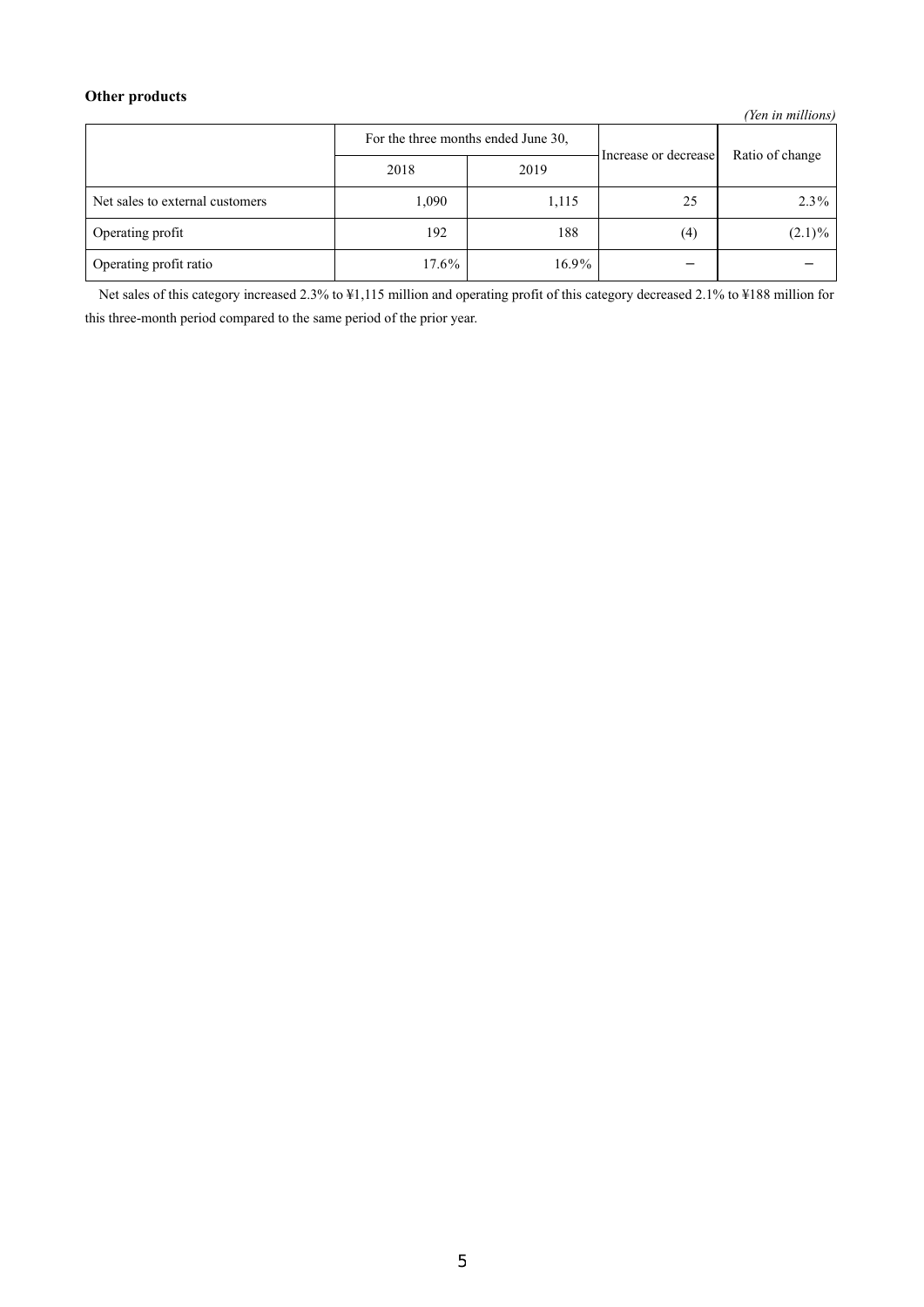# **Consolidated Operating Results for the Three Months Ended June 30, 2019 ("1Q"), Compared to the Previous Three Months Ended March 31, 2019 ("4Q")**

|                                                              |                            |               |                      | (Yen in millions) |
|--------------------------------------------------------------|----------------------------|---------------|----------------------|-------------------|
|                                                              | For the three months ended |               | Increase or decrease | Ratio of change   |
|                                                              | March 31, 2019             | June 30, 2019 |                      |                   |
| Net sales                                                    | 353,023                    | 360,874       | 7,851                | $2.2\%$           |
| Operating profit                                             | 5,721                      | 27,959        | 22,238               | 388.7%            |
| Operating profit ratio                                       | $1.6\%$                    | $7.7\%$       |                      |                   |
| Profit before income taxes                                   | 4,628                      | 31,262        | 26,634               | 575.5%            |
| Profit for the period from continuing<br>operations          | 5,402                      | 23,916        | 18,514               | 342.7%            |
| Profit (loss) for the period from<br>discontinued operations | 2,460                      | (19,781)      | (22, 241)            |                   |
| Profit attributable to owners of the parent                  | 7,798                      | 3,476         | (4,322)              | $(55.4)\%$        |

Consolidated net sales from continuing operations increased 2.2% to ¥360,874 million for 1Q compared to 4Q. Operating profit increased 388.7% to ¥27,959 million, due to a decrease in one-time costs incurred by structural reform expense, etc. in connection with its continuing operations (approximately ¥23.2 billion to approximately ¥2.5 billion). The average exchange rate between the Japanese yen and the U.S. dollar for 1Q was ¥109.9 to the U.S. dollar, which reflected slight appreciation of the Japanese yen against the U.S. dollar, compared to 4Q. The average exchange rate between the Japanese yen and the Euro for 1Q was ¥123.49 to the Euro, which reflected an approximately 1% appreciation of the Japanese yen against the Euro, compared to 4Q. The fluctuations of the foreign currency exchange rates had a negative effect on net sales by approximately ¥2,100 million and operating profit by approximately ¥400 million for 1Q compared to 4Q.

Profit before income taxes increased 575.5% to ¥31,262 million and profit for the period from continuing operations increased 342.7% to ¥23,916 million compared to 4Q, respectively.

Profit attributable to owners of the parent, including profit for the period from discontinued operations, decreased 55.4% to ¥3,476 million, due to the transfer of Secop compressor business for refrigerators.

From the three months ended June 30, 2019, the business of compressor for refrigerator of Secop has been classified as discontinued operations. As a result, the amounts of net sales, operating profit and profit before income taxes no longer include discontinued operations, presenting only the amounts for continuing operations. The result for 4Q is also reclassified similarly.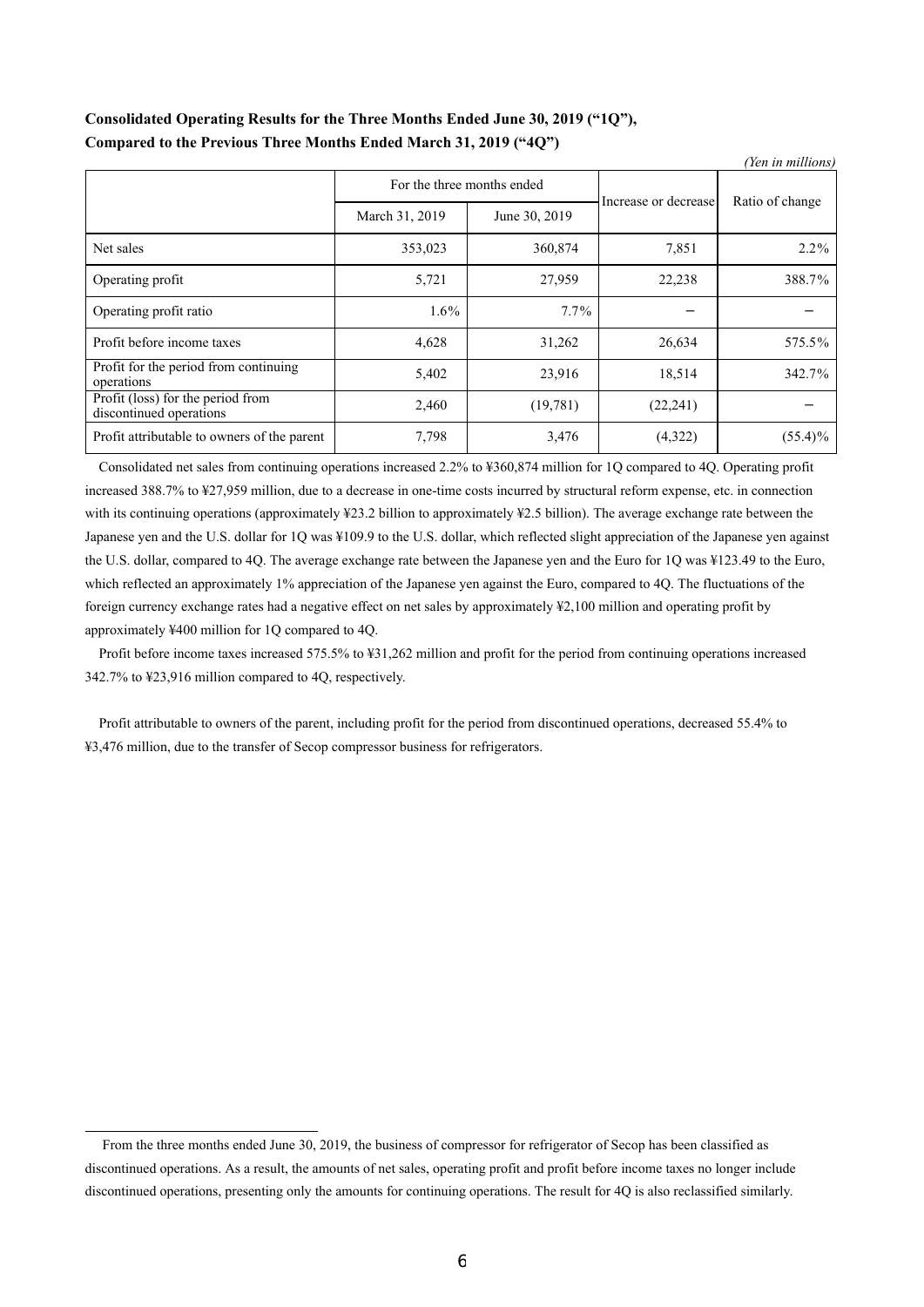### **Operating Results by Product Category for 1Q Compared to 4Q**

|                                               |                                                               |         |                      | (Yen in millions) |
|-----------------------------------------------|---------------------------------------------------------------|---------|----------------------|-------------------|
|                                               | For the three months ended<br>March 31, 2019<br>June 30, 2019 |         | Increase or decrease |                   |
|                                               |                                                               |         |                      | Ratio of change   |
| Net sales to external customers               | 98,214                                                        | 108,006 | 9,792                | 10.0%             |
| Spindle motors for hard disk<br>drives (HDDs) | 36,858                                                        | 38,008  | 1,150                | $3.1\%$           |
| Other small precision motors                  | 61,356                                                        | 69,998  | 8,642                | 14.1%             |
| Operating profit                              | 2,660                                                         | 10,610  | 7,950                | 298.9%            |
| Operating profit ratio                        | $2.7\%$                                                       | $9.8\%$ |                      |                   |

#### **Small precision motors**

Net sales of this category increased 10.0% to ¥108,006 million and the impact of foreign exchange decreased sales by approximately ¥600 million from 4Q.

Net sales of spindle motors for HDDs increased 3.1% to ¥38,008 million for 1Q compared to 4Q. The number of units sold of spindle motors for HDDs for 1Q decreased approximately 2.1% compared to 4Q. Net sales of other small precision motors for 1Q increased 14.1% to ¥69,998 million compared to 4Q.

Operating profit of this category increased 298.9% to ¥10,610 million for 1Q compared to 4Q, primarily due to higher sales and a decline in one-time costs for structural reform expense (approximately ¥7.6 billion to approximately ¥1.5 billion). The fluctuations of the foreign currency exchange rates had a negative effect on operating profit of this category by approximately ¥200 million for 1Q compared to 4Q.

#### **Automotive products**

| (Yen in millions)               |                            |               |                      |                 |
|---------------------------------|----------------------------|---------------|----------------------|-----------------|
|                                 | For the three months ended |               | Increase or decrease | Ratio of change |
|                                 | March 31, 2019             | June 30, 2019 |                      |                 |
| Net sales to external customers | 73,532                     | 75,488        | 1,956                | $2.7\%$         |
| Operating profit                | 4,303                      | 6,767         | 2,464                | 57.3%           |
| Operating profit ratio          | 5.9%                       | $9.0\%$       |                      |                 |

Net sales of this category increased 2.7% to ¥75,488 million mainly due to an increase in sales of products of motors for electric power steering systems. The impact of foreign exchange rates was a negative impact of approximately ¥600 million compared to 4Q.

Operating profit of this category increased 57.3% to ¥6,767 million for 1Q compared to 4Q mainly due to a decline in one-time costs of structural reform expenses etc. (approximately ¥4,700 million to approximately ¥500 million), despite additional advanced development cost for new orders exceeding initial plans and other factors. The fluctuations of the foreign currency exchange rates had a negative effect on operating profit of this category by approximately ¥200 million for 1Q compared to 4Q.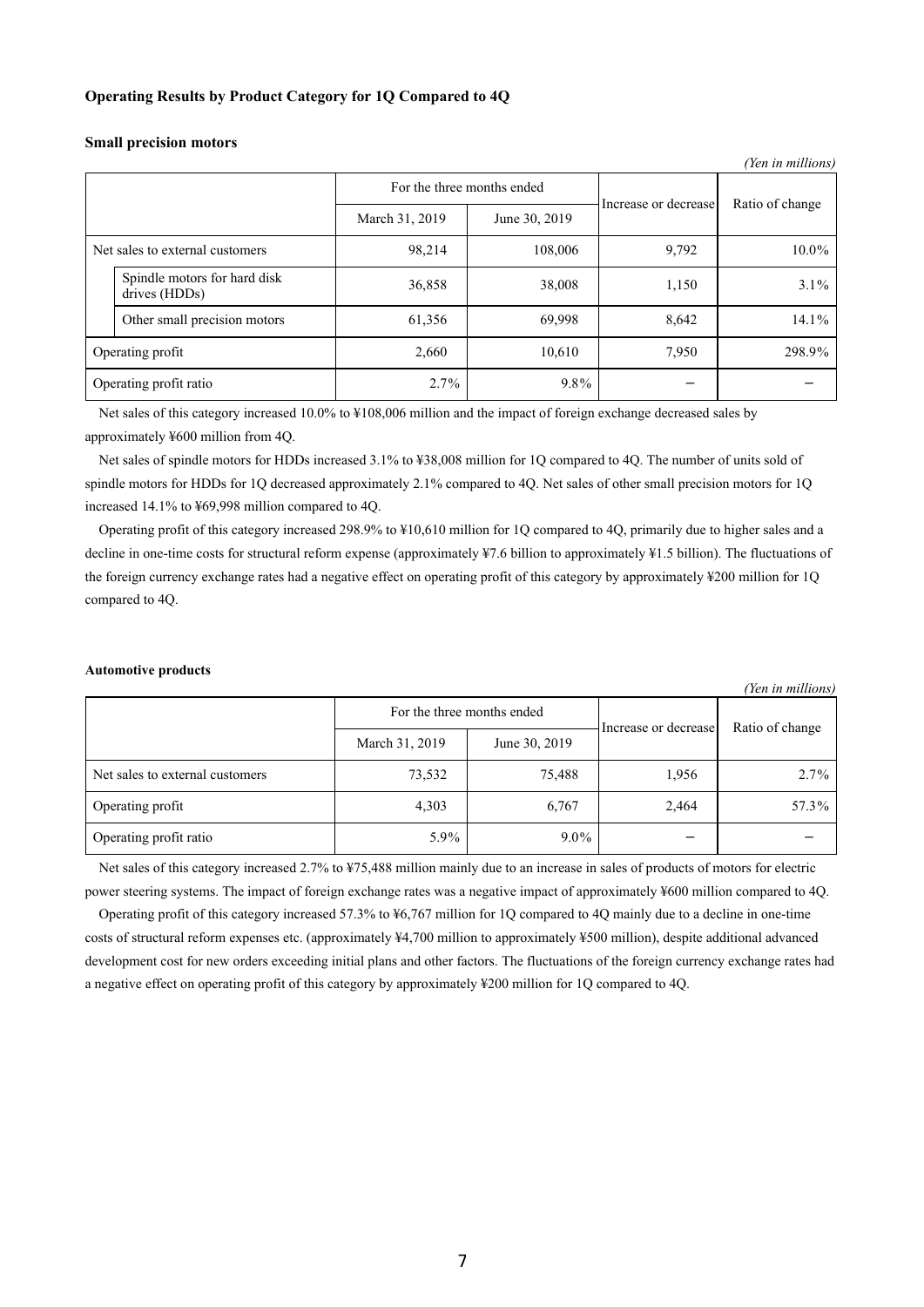### **Appliance, commercial and industrial products**

|                                 |                |               |                      | (Yen in millions) |
|---------------------------------|----------------|---------------|----------------------|-------------------|
| For the three months ended      |                |               | Increase or decrease | Ratio of change   |
|                                 | March 31, 2019 | June 30, 2019 |                      |                   |
| Net sales to external customers | 124,581        | 123,009       | (1,572)              | $(1.3)\%$         |
| Operating profit                | 3,037          | 8,675         | 5,638                | 185.6%            |
| Operating profit ratio          | $2.4\%$        | $7.1\%$       |                      |                   |

Net sales of this category decreased 1.3% to ¥123,009 million, mainly due to seasonal factors. The fluctuations of the foreign currency exchange rates had a negative effect on net sales of this category by approximately ¥600 million for 1Q compared to 4Q.

Operating profit of this category increased 185.6% to ¥8,675 million, as a result of decrease in factory integration and merger and acquisition costs etc. of approximately ¥4,800 million recorded in 4Q, in spite of the decrease of sales, the effect of the delayed launching high profitable model in Mexico and other factors. The impact of foreign exchange increased profits by approximately ¥20 million from 4Q.

### **Machinery**

*(Yen in millions)*

|                                 | For the three months ended |               | Increase or decrease | Ratio of change |
|---------------------------------|----------------------------|---------------|----------------------|-----------------|
|                                 | March 31, 2019             | June 30, 2019 |                      |                 |
| Net sales to external customers | 39,020                     | 38,086        | (934)                | $(2.4)\%$       |
| Operating profit                | 1,856                      | 5,518         | 3,662                | 197.3%          |
| Operating profit ratio          | $4.8\%$                    | 14.5%         |                      |                 |

Net sales of this category decreased 2.4% to ¥38,086 million due to lower sales in LCD panel handling robots and other factors, despite the impact of new consolidated companies.

 Operating profit of this category increased 197.3% to ¥5,518 million compared to 4Q, as a result of recording a one-time charge of approximately ¥3,100 million, primarily for the disposal of slow moving inventory in 4Q.

## **Electronic and optical components**

| (Yen in millions)               |                            |               |                      |                 |  |
|---------------------------------|----------------------------|---------------|----------------------|-----------------|--|
|                                 | For the three months ended |               |                      | Ratio of change |  |
|                                 | March 31, 2019             | June 30, 2019 | Increase or decrease |                 |  |
| Net sales to external customers | 16,506                     | 15,170        | (1,336)              | $(8.1)\%$       |  |
| Operating (loss) profit         | (1,602)                    | 1,291         | 2,893                |                 |  |
| Operating profit ratio          | $(9.7)\%$                  | $8.5\%$       |                      |                 |  |

Net sales of this category decreased 8.1% from 4Q to ¥15,170 million and operating profit of this category increased

¥2,893 million to ¥1,291 million, reflecting a decrease (approximately ¥3,000 million to approximately ¥400 million) in temporary expenses such as the disposal of slow moving inventory and the start-up costs of the Mexican plant that was recorded in 4Q.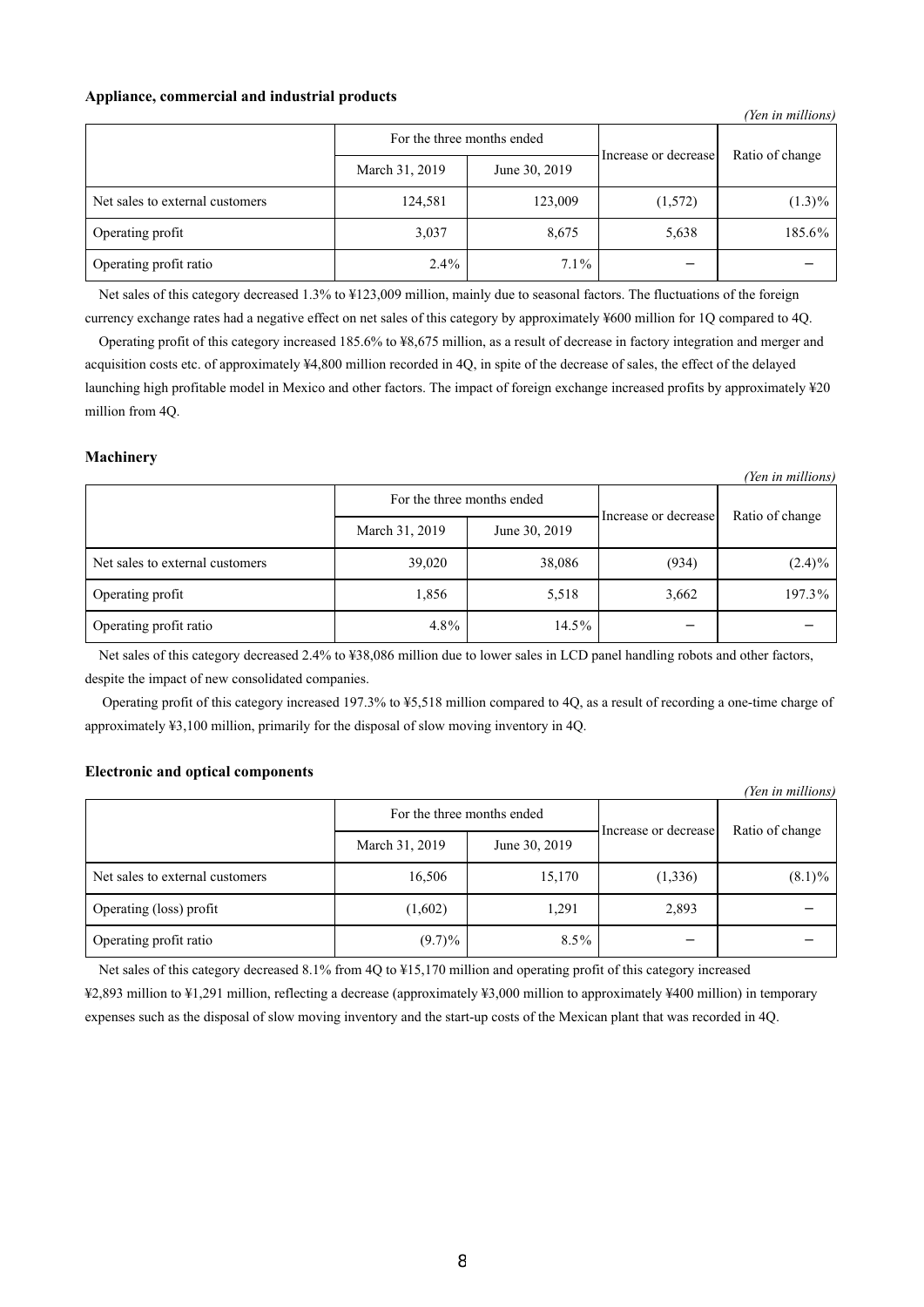# **Other products**

*(Yen in millions)*

| For the three months ended      |                | Increase or decrease | Ratio of change |           |
|---------------------------------|----------------|----------------------|-----------------|-----------|
|                                 | March 31, 2019 | June 30, 2019        |                 |           |
| Net sales to external customers | 1,170          | 1,115                | (55)            | $(4.7)\%$ |
| Operating profit                | 126            | 188                  | 62              | 49.2%     |
| Operating profit ratio          | $10.8\%$       | $16.9\%$             |                 |           |

Net sales of this category decreased 4.7% from 4Q to ¥1,115 million and operating profit of this category increased 49.2% to ¥188 million.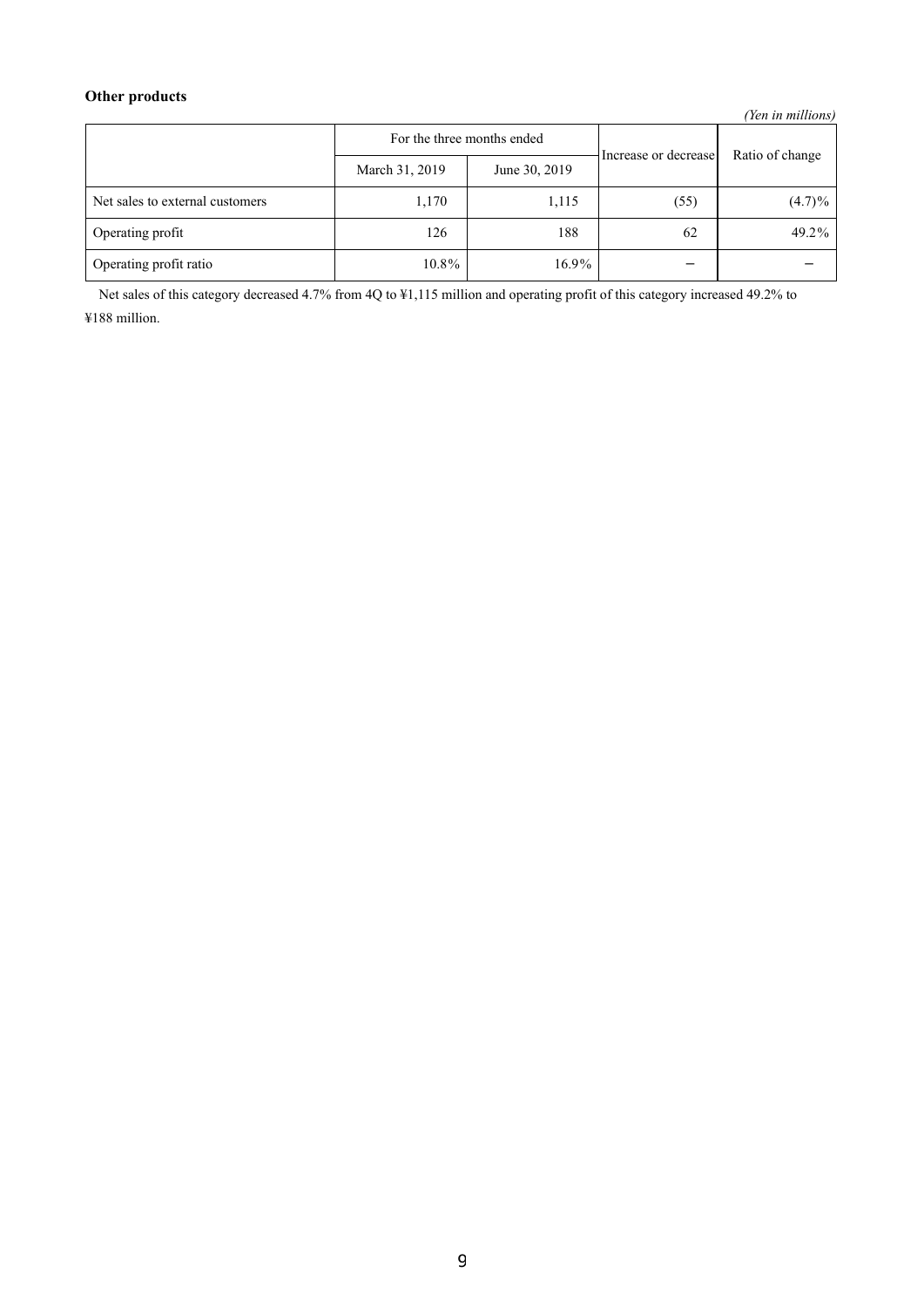### **(2) Financial Position**

|                                                                                         |                         |                        | (Yen in millions)       |
|-----------------------------------------------------------------------------------------|-------------------------|------------------------|-------------------------|
|                                                                                         | As of March<br>31, 2019 | As of June<br>30, 2019 | Increase or<br>decrease |
| Total assets                                                                            | 1,875,068               | 1,864,005              | (11,063)                |
| <b>Total liabilities</b>                                                                | 859,354                 | 896,594                | 37,240                  |
| Total equity attributable to owners of the parent                                       | 997,628                 | 949,709                | (47,919)                |
| Interest-bearing debt *1                                                                | 372,761                 | 424,735                | 51,974                  |
| Net interest-bearing debt *2                                                            | 130,494                 | 189,711                | 59,217                  |
| Debt ratio $(\%)$ *3                                                                    | 19.9                    | 22.8                   | 2.9                     |
| Debt to equity ratio ("D/E ratio") (times) *4                                           | 0.37                    | 0.45                   | 0.08                    |
| Net $D/E$ ratio (times) $*5$                                                            | 0.13                    | 0.20                   | 0.07                    |
| Ratio of total equity attributable to owners of the parent to total<br>assets $(\%)^*6$ | 53.2                    | 50.9                   | (2.3)                   |

(Notes) \*1. Interest-bearing debt: The sum of "short term borrowings", "long term debt due within one year" and "long term debt" on the consolidated statement of financial position

\*2. Net interest-bearing debt: Interest-bearing debt less "cash and cash equivalents"

\*3. Debt ratio: Interest-bearing debt divided by total assets

\*4. D/E ratio: Interest-bearing debt divided by total equity attributable to owners of the parent

\*5. Net D/E ratio: Net interest-bearing debt divided by total equity attributable to owners of the parent

\*6. Ratio of total equity attributable to owners of the parent to total assets: Total equity attributable to owners of the parent divided by total assets

Total assets decreased ¥11,063 million to ¥1,864,005 million as of June 30, 2019 compared to March 31, 2019. This was mainly due to decreases of ¥16,226 million in goodwill, ¥7,243 million in cash and cash equivalents, ¥5,898 million in trade and other receivables and ¥5,689 million in inventories. On the other hand, there was an increase of ¥23,016 million in property, plant and equipment. Assets related to Secop classified as discontinued operations are transferred to assets held for sale.

Total liabilities increased ¥37,240 million to ¥896,594 million as of June 30, 2019 compared to March 31, 2019. This was mainly due to an increase of ¥51,974 million in interest-bearing debt. Specifically, short term borrowings increased ¥30,062 million to ¥47,456 million, long term debt due within one year increased ¥53,969 million to ¥149,308 million and long term debt decreased ¥32,057 million to ¥227,971 million as of June 30, 2019 compared to March 31, 2019.

As a result, net interest-bearing debt increased to ¥189,711 million as of June 30, 2019 from ¥130,494 million as of March 31, 2019. The debt ratio increased to 22.8% as of June 30, 2019 from 19.9% as of March 31, 2019. The D/E ratio increased to 0.45 times as of June 30, 2019 from 0.37 times as of March 31, 2019. The net D/E ratio increased to 0.20 times as of June 30, 2019 from 0.13 times as of March 31, 2019.

Total equity attributable to owners of the parent decreased ¥47,919 million to ¥949,709 million as of June 30, 2019 compared to March 31, 2019. Ratio of total equity attributable to owners of the parent to total assets decreased to 50.9% as of June 30, 2019 from 53.2% as of March 31, 2019. This was mainly due to a decrease in retained earnings of ¥14,423 million as of June 30, 2019 compared to March 31, 2019 and a decrease in other components of equity of ¥33,207 million caused mainly by foreign currency translation adjustments.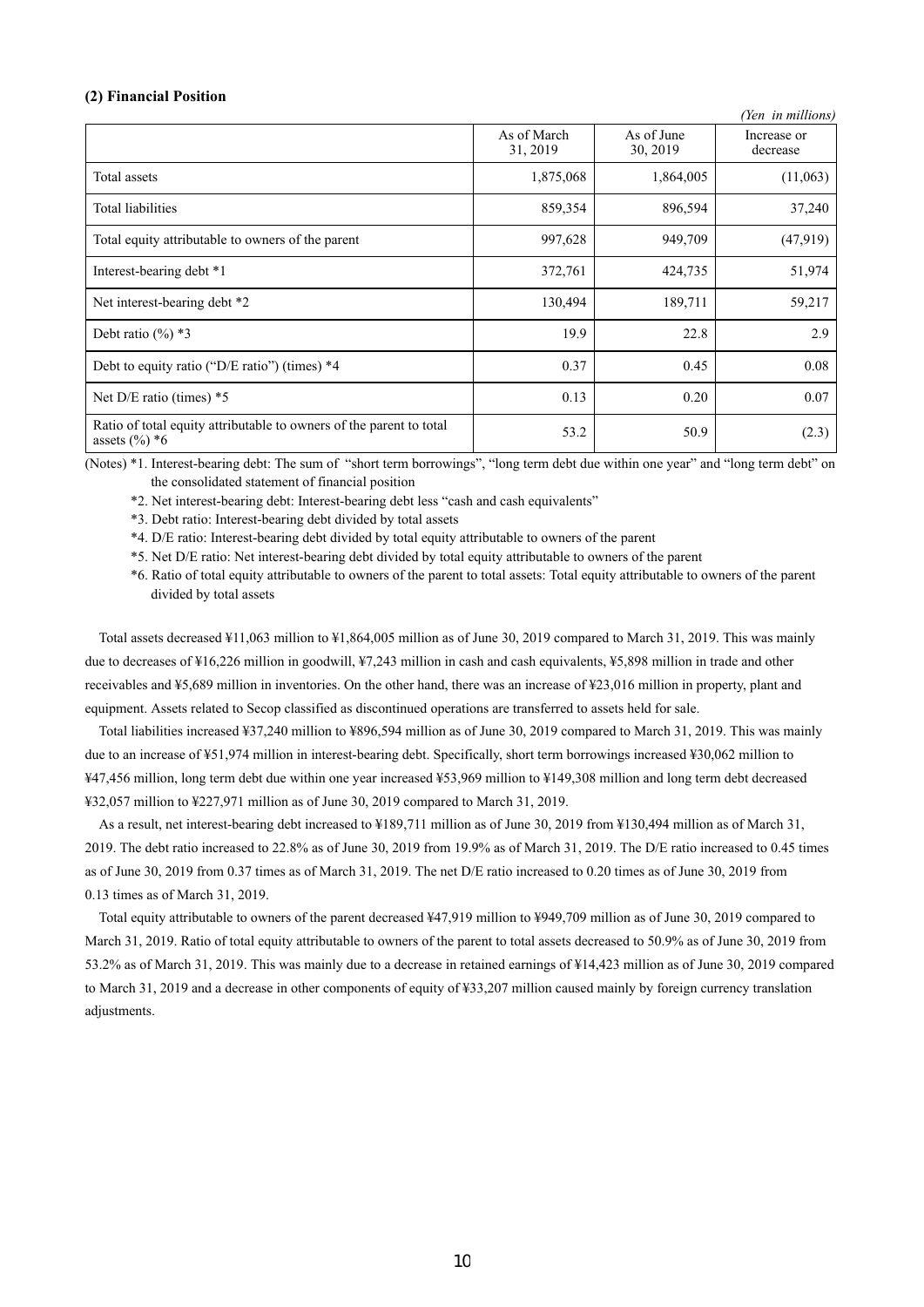#### **Overview of Cash Flow**

|                                                     | For the three months ended June 30, |          |                      |
|-----------------------------------------------------|-------------------------------------|----------|----------------------|
|                                                     | 2018                                | 2019     | Increase or decrease |
| Net cash provided by operating activities           | 44,740                              | 32,723   | (12,017)             |
| Net cash used in investing activities               | (36, 640)                           | (42,660) | (6,020)              |
| Free cash flow *1                                   | 8,100                               | (9,937)  | (18,037)             |
| Net cash (used in) provided by financing activities | 15,409                              | 11,483   | (3,926)              |

*(Yen in millions)*

(Note) \*1. Free cash flow: The sum of "net cash provided by operating activities" and "net cash used in investing activities".

Cash flows from operating activities for this three-month period came to a net cash inflow of ¥32,723 million. Compared to the same period of the prior year, the cash inflow from operating activities for this three-month period decreased ¥12,017 million. This decrease was mainly due to decreases in profit for the period ¥33,352 million and in accounts receivable net changes year on year of ¥13,779 million. On the other hand, there were increases in recognized loss due to measuring assets held for sale at fair value less costs to sell of ¥18,207 million, in account payable net changes year on year of ¥10,140 million and in inventories net changes year on year of ¥8,429 million.

Cash flows from investing activities for this three-month period came to a net cash outflow of ¥42,660 million. Compared to the same period of the prior year, the net cash outflow from investing activities for this three-month period increased ¥6,020 million mainly due to an increase in additions to property, plant and equipment of ¥9,215 million. On the other hand, there was a decrease in acquisitions of businesses, net cash acquired of ¥3,205 million.

As a result, we had a negative free cash flow of ¥9,937 million for this three-month period, a decrease of ¥18,037 million compared to a positive free cash flow of ¥8,100 million for the same period of the prior year.

Cash flows from financing activities for this three-month period came to a net cash inflow of ¥11,483 million. Compared to the same period of the prior year, the net cash inflow from financing activities for this three-month period decreased ¥3,926 million mainly due to a decrease in short term borrowings net changes year on year of ¥3,264 million.

As a result of the foregoing factors and the impact of foreign exchange fluctuations, the balance of cash and cash equivalents as of June 30, 2019 decreased ¥7,243 million to ¥235,024 million from March 31, 2019. All the above amounts include discontinued operations.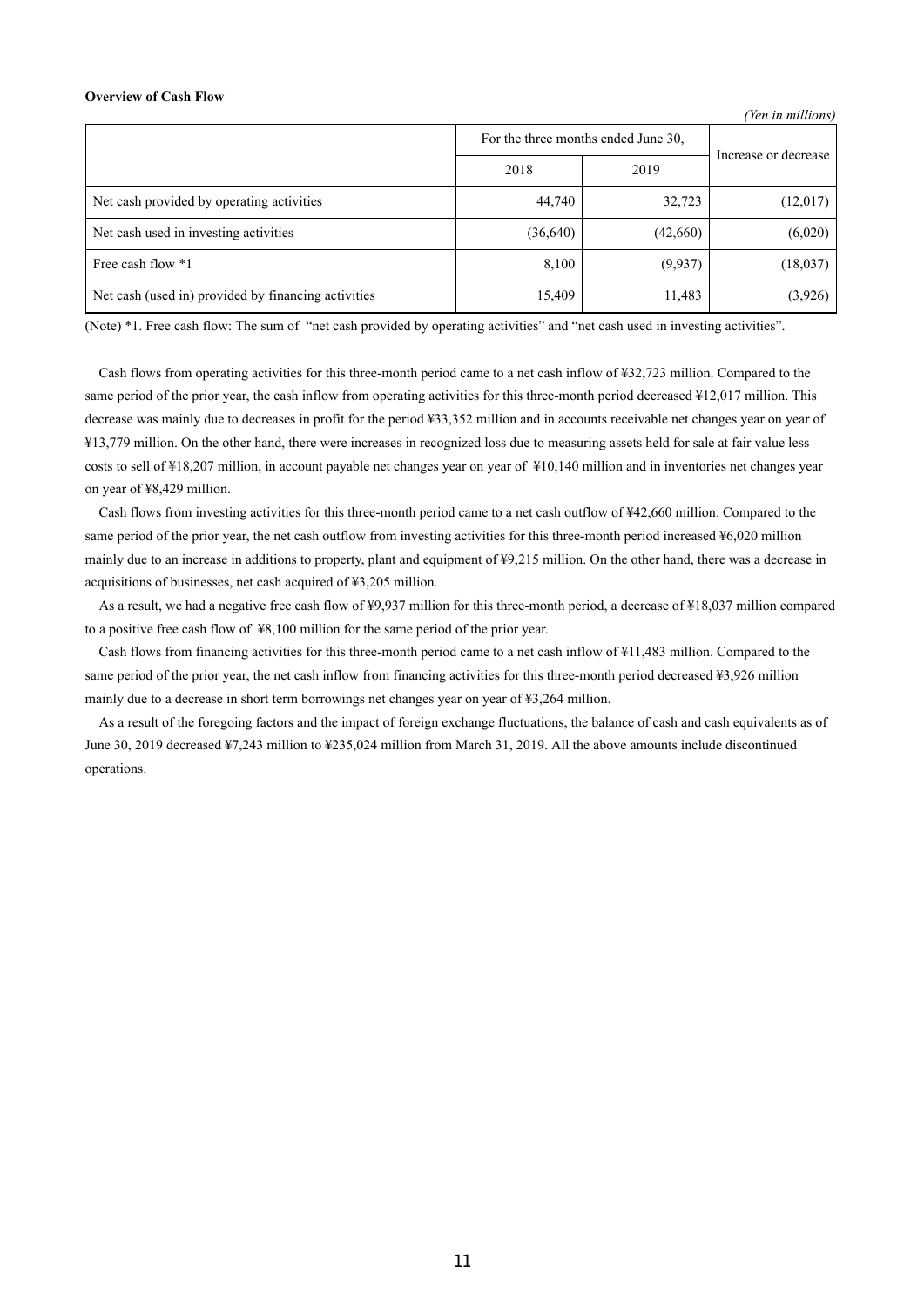## **(3) Explanation Regarding Future Forecast Information of Consolidated Financial Results**

While expectations are high for the US economy to remain strong, the concerns over the future recovery of the Chinese economy, the Brexit, geopolitical risks with Iran and other parts of the Middle East, and other issues will not leave much space for optimism in the world economy.

The forecasts for the year ending March 31, 2020 described below are prepared based on an assumption that exchange rates are  $US$1 = $105$  and  $€1 = $125$ .

#### **Forecast of Consolidated Financial Performance for the Year Ending March 31, 2020**

| Net sales                                   | $\text{\#1,650,000}$ million (111.8% compared to the previous fiscal year) |
|---------------------------------------------|----------------------------------------------------------------------------|
| Operating profit                            | $\text{\#175,000}$ million (134.1% compared to the previous fiscal year)   |
| Profit before income taxes                  | $\text{\#170,000}$ million (129.7% compared to the previous fiscal year)   |
| Profit attributable to owners of the parent | $\text{\#135,000}$ million (121.8% compared to the previous fiscal year)   |

## **Forecast of Consolidated Financial Performance for the Six Months Ending September 30, 2019**

| Net sales                                   | ¥750,000 million (99.3% compared to the same period of the previous fiscal year) |
|---------------------------------------------|----------------------------------------------------------------------------------|
| Operating profit                            | ¥75,000 million (77.9% compared to the same period of the previous fiscal year)  |
| Profit before income taxes                  | ¥73,000 million (76.2% compared to the same period of the previous fiscal year)  |
| Profit attributable to owners of the parent | ¥37,000 million (47.2% compared to the same period of the previous fiscal year)  |

## (Notes) 1. Consolidated performance is based on IFRS.

2. The calculations for the conversion of Asian currencies into Japanese yen also used the exchange rates, US\$1 = ¥105 and  $\epsilon$ 1 = ¥125.

#### **Cautionary Note Regarding Forward-Looking Statements**

Forward-looking statements, such as forecast of consolidated financial performance, stated in this document are based on information currently possessed by NIDEC or certain assumptions that NIDEC has deemed as rational. NIDEC cannot make any assurances that the contents mentioned in these forward-looking statements will ever materialize. Actual financial performance could be significantly different from NIDEC's expectations as a result of various factors.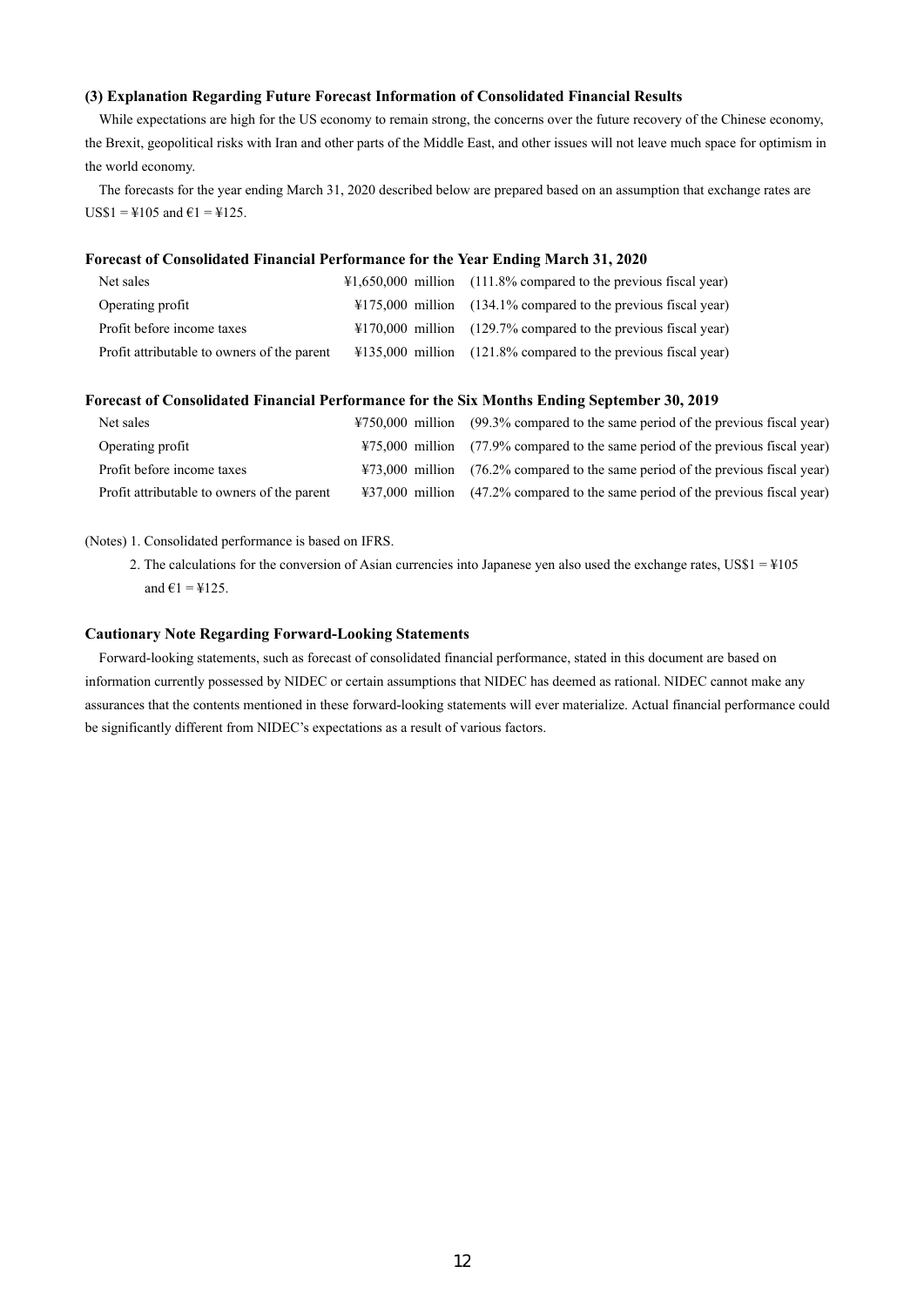|                                                   |                      | (Yen in millions)   |
|---------------------------------------------------|----------------------|---------------------|
|                                                   | As of March 31, 2019 | As of June 30, 2019 |
| Assets                                            |                      |                     |
| Current assets                                    |                      |                     |
| Cash and cash equivalents                         | 242,267              | 235,024             |
| Trade and other receivables                       | 371,134              | 365,236             |
| Other financial assets                            | 695                  | 816                 |
| Income tax receivables                            | 12,173               | 13,183              |
| Inventories                                       | 255,656              | 249,967             |
| Other current assets                              | 37,547               | 37,043              |
| Subtotal                                          | 919,472              | 901,269             |
| Assets held for sale                              |                      | 9,295               |
| Total current assets                              | 919,472              | 910,564             |
| Non-current assets                                |                      |                     |
| Property, plant and equipment                     | 517,479              | 540,495             |
| Goodwill                                          | 262,311              | 246,085             |
| Intangible assets                                 | 126,504              | 119,861             |
| Investments accounted for using the equity method | 2,785                | 2,444               |
| Other investments                                 | 18,444               | 17,919              |
| Other financial assets                            | 6,514                | 5,949               |
| Deferred tax assets                               | 11,968               | 12,152              |
| Other non-current assets                          | 9,591                | 8,536               |
| Total non-current assets                          | 955,596              | 953,441             |
| Total assets                                      | 1,875,068            | 1,864,005           |

# **2. Condensed Quarterly Consolidated Financial Statements and Other Information**

# **(1) Condensed Quarterly Consolidated Statements of Financial Position**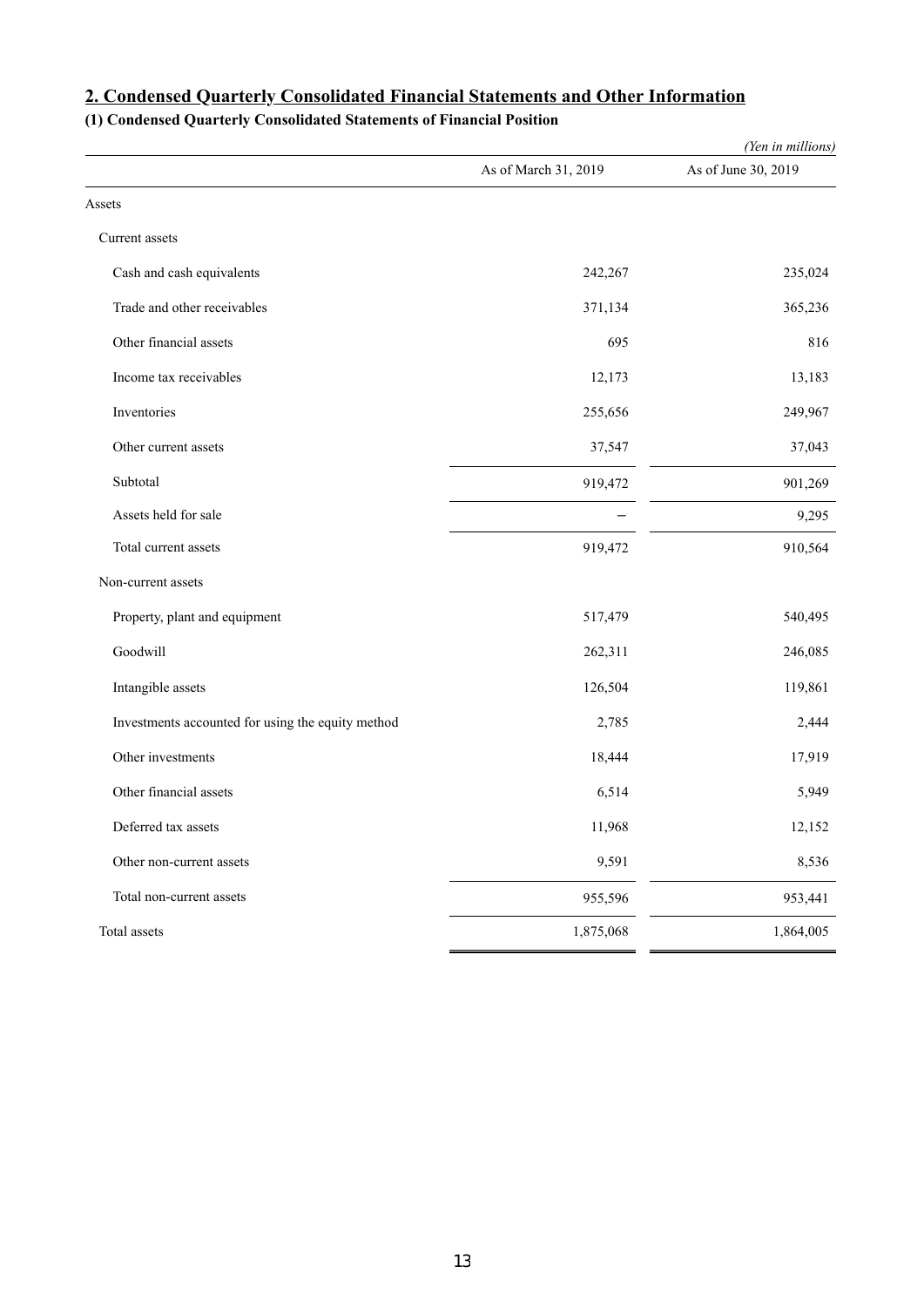|                                                   |                      | (Yen in millions)   |  |
|---------------------------------------------------|----------------------|---------------------|--|
|                                                   | As of March 31, 2019 | As of June 30, 2019 |  |
| Liabilities                                       |                      |                     |  |
| Current liabilities                               |                      |                     |  |
| Short term borrowings                             | 17,394               | 47,456              |  |
| Long term debt due within one year                | 95,339               | 149,308             |  |
| Trade and other payables                          | 310,644              | 292,892             |  |
| Other financial liabilities                       | 2,148                | 5,147               |  |
| Income tax payables                               | 13,434               | 13,344              |  |
| Provisions                                        | 28,514               | 28,745              |  |
| Other current liabilities                         | 62,521               | 62,804              |  |
| Total current liabilities                         | 529,994              | 599,696             |  |
| Non-current liabilities                           |                      |                     |  |
| Long term debt                                    | 260,028              | 227,971             |  |
| Other financial liabilities                       | 1,887                | 2,438               |  |
| Retirement benefit liabilities                    | 28,886               | 29,346              |  |
| Provisions                                        | 4,602                | 4,192               |  |
| Deferred tax liabilities                          | 31,751               | 30,650              |  |
| Other non-current liabilities                     | 2,206                | 2,301               |  |
| Total non-current liabilities                     | 329,360              | 296,898             |  |
| <b>Total liabilities</b>                          | 859,354              | 896,594             |  |
| Equity                                            |                      |                     |  |
| Common stock                                      | 87,784               | 87,784              |  |
| Additional paid-in capital                        | 118,314              | 118,030             |  |
| Retained earnings                                 | 901,606              | 887,183             |  |
| Other components of equity                        | (64,780)             | (97, 987)           |  |
| Treasury stock                                    | (45,296)             | (45,301)            |  |
| Total equity attributable to owners of the parent | 997,628              | 949,709             |  |
| Non-controlling interests                         | 18,086               | 17,702              |  |
| Total equity                                      | 1,015,714            | 967,411             |  |
| Total liabilities and equity                      | 1,875,068            | 1,864,005           |  |
|                                                   |                      |                     |  |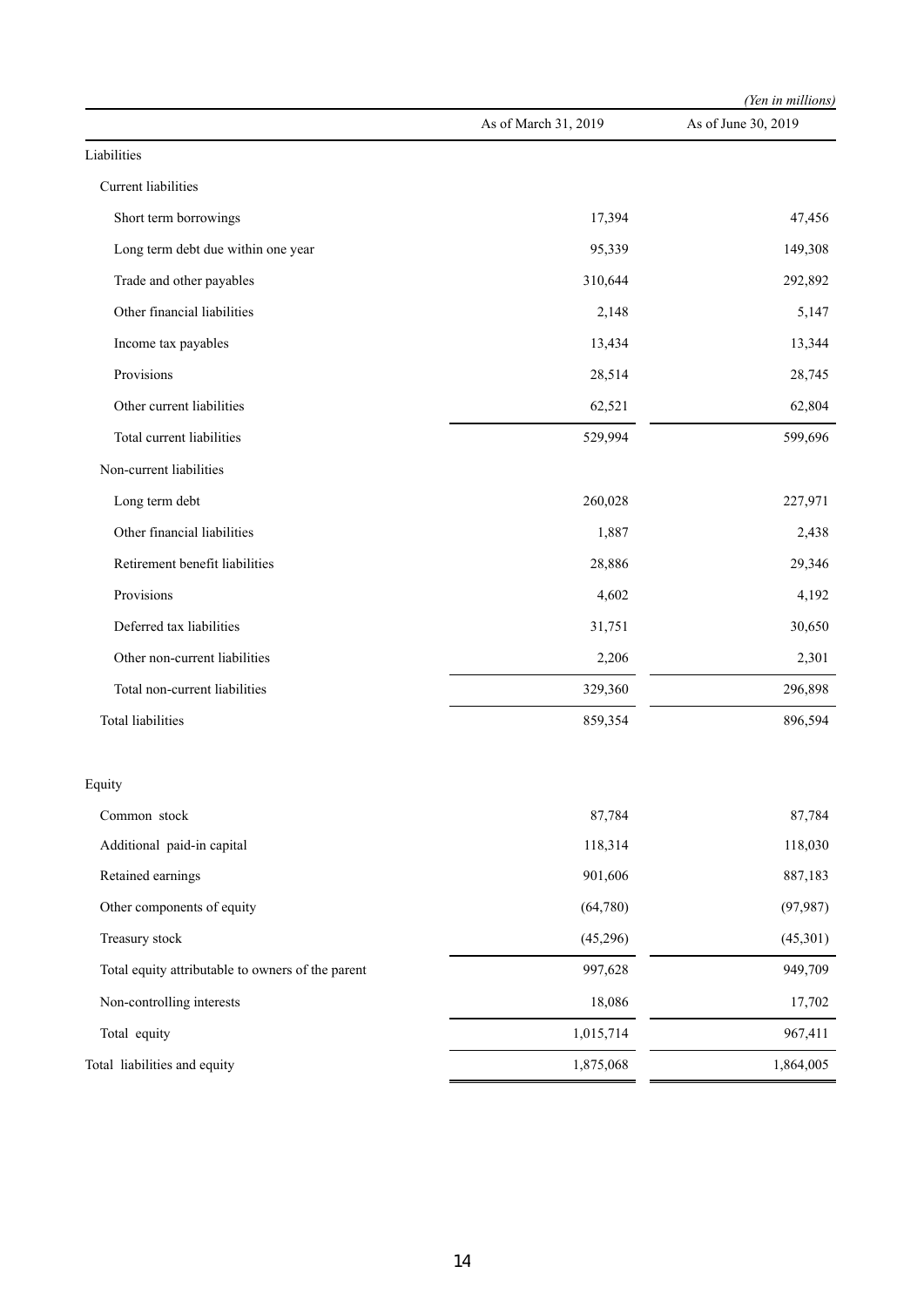### **(2) Condensed Quarterly Consolidated Statements of Income**

## **and Condensed Quarterly Consolidated Statements of Comprehensive Income**

**Condensed Quarterly Consolidated Statements of Income** *(Yen in millions)* For the three months ended June 30, 2018 2019 Continuing operations Net Sales 372,223 360,874 Cost of sales (278,593) (280,984) Gross profit 79,890 Selling, general and administrative expenses (32,793) (33,277) Research and development expenses (15,144) (18,654) Operating profit 27,959 27,959 Financial income 2,421 2,991 Financial expenses (1,959) (2,301) Derivative gain (loss) (1,054) 1,383 (1,054) Foreign exchange differences (1,489) 3,962 Share of net profit (loss) from associate accounting using the (161) (295) (295) Profit before income taxes 31,262 Income tax expenses  $(8.937)$   $(7.346)$ Profit for the period from continuing operations 36,951 23,916 Discontinued operations Profit (loss) for the period from discontinued operations 536 (19,781) Profit for the period 37,487 4,135 Profit for the period attributable to: Owners of the parent 37,287 3,476 Non-controlling interests 659 Profit for the period 4,135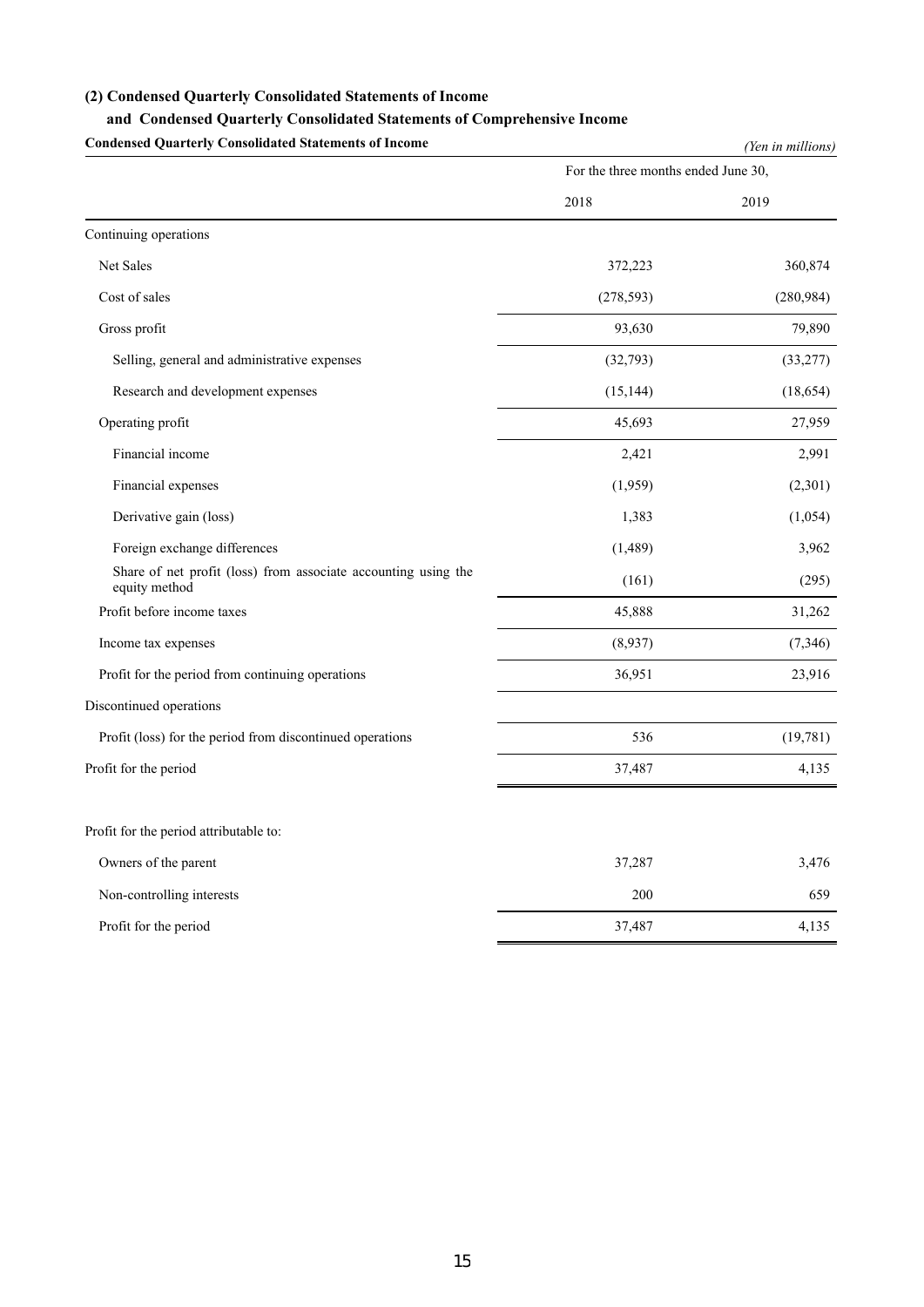# **Condensed Quarterly Consolidated Statements of Comprehensive Income** *(Yen in millions)*

| For the three months ended June 30, |           |  |
|-------------------------------------|-----------|--|
| 2018                                | 2019      |  |
| 37,487                              | 4,135     |  |
|                                     |           |  |
|                                     |           |  |
| $\mathbf{0}$                        | (983)     |  |
| (603)                               | (315)     |  |
|                                     |           |  |
| 13,081                              | (33,820)  |  |
| (769)                               | (120)     |  |
| 4                                   | 1         |  |
| 11,713                              | (35, 237) |  |
| 49,200                              | (31, 102) |  |
|                                     |           |  |
| 49,081                              | (31,028)  |  |
| 119                                 | (74)      |  |
| 49,200                              | (31, 102) |  |
|                                     |           |  |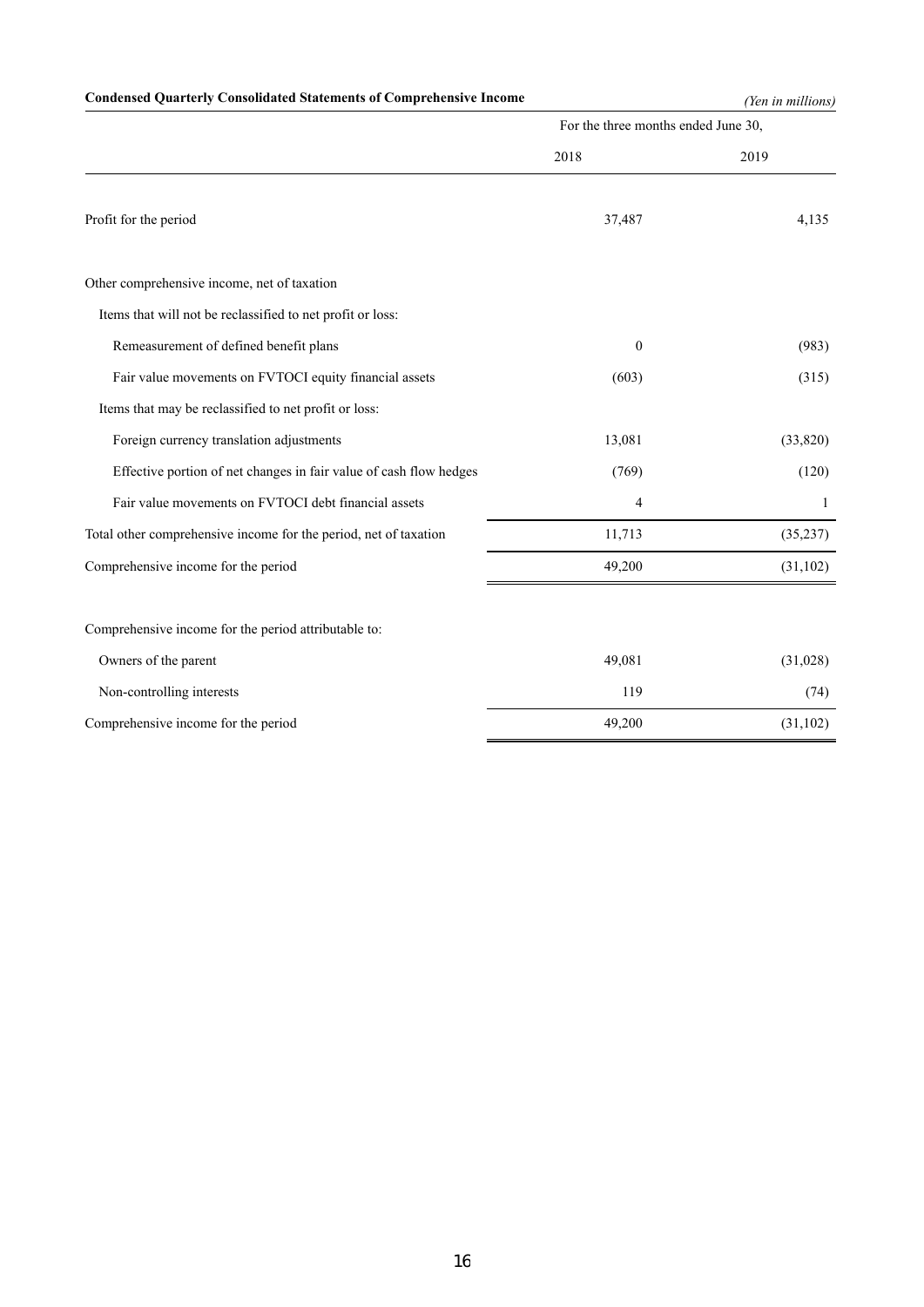## **(3) Condensed Quarterly Consolidated Statements of Changes in Equity**

For the three months ended June 30, 2018 *(Yen in millions) (Yen in millions)* Total equity attributable to owners of the parent Noncontrolling interests Total equity Common Stock Additional paid-in capital Retained earnings Other components of equity Treasury reasury Total Balance at April 1, 2018 87,784 118,136 822,589 (76,857) (19,151) 932,501 93890 942,391 Changes in accounting policies 199 199 199 Balance after restatement 87,784 118,136 822,788 (76,857) (19,151) 932,700 9,890 942,590 Comprehensive income Profit for the period 37,487 37,287 37,487 37,287 37,487 Other comprehensive income 11,794 11,794 (81) 11,713 Total comprehensive income the comprehensive income that the comprehensive income that the comprehensive income that the comprehensive income that the comprehensive income that the comprehensive income that the comprehensi Transactions with owners directly recognized in equity: Purchase of treasury stock  $(2,905)$   $(2,905)$   $(2,905)$ Dividends paid to the owners of the parent  $(14,798)$  (14,798)  $-$  (14,798)  $-$  (14,798) Dividends paid to non-controlling interests  $(71)$   $(71)$   $(71)$ Share-based payment transactions 81 81 81 - 81 81 - 81 Transfer to retained earnings  $(603)$   $603$ Other (22) (21) (22) (21) (22) (21) Balance at June 30, 2018 **87,784** 118,217 844,675 (64,460) (22,056) 964,160 9,916 974,076

### For the three months ended June 30, 2019 *(Yen in millions)*

Total equity attributable to owners of the parent Noncontrolling interests Total equity Common Stock Additional paid-in capital Retained earnings Other omponents of equity Treasury stock Total Balance at April 1, 2019 87,784 118,314 901,606 (64,780) (45,296) 997,628 18,086 1,015,714 Changes in accounting policies (407) (407) (407) (407) (407) (407) Balance after restatement 87,784 118,314 901,199 (64,780) (45,296) 997,221 18,086 1,015,307 Comprehensive income Profit for the period  $3,476$   $3,476$   $3,476$   $3,476$   $659$   $4,135$ Other comprehensive income (34,504) (34,504) (34,504) (733) (35,237) Total comprehensive income (31,028) (74) (31,102) Transactions with owners directly recognized in equity: Purchase of treasury stock  $(6)$   $(6)$   $(6)$   $(6)$ Dividends paid to the owners of the parent (16,186) (16,186) (16,186) - (16,186) - (16,186) Dividends paid to non-controlling interests  $(72)$   $(72)$   $(72)$ Share-based payment transactions 66 66 - 66 Transfer to retained earnings  $(1,297)$   $1,297$ Changes in equity by purchase of shares of (357) (357) (357) (357) (357) (357) (357) (357) (357) (513) Other (82) 1 (1) (82) (83) Balance at June 30, 2019 **87,784** 118,030 887,183 (97,987) (45,301) 949,709 17,702 967,411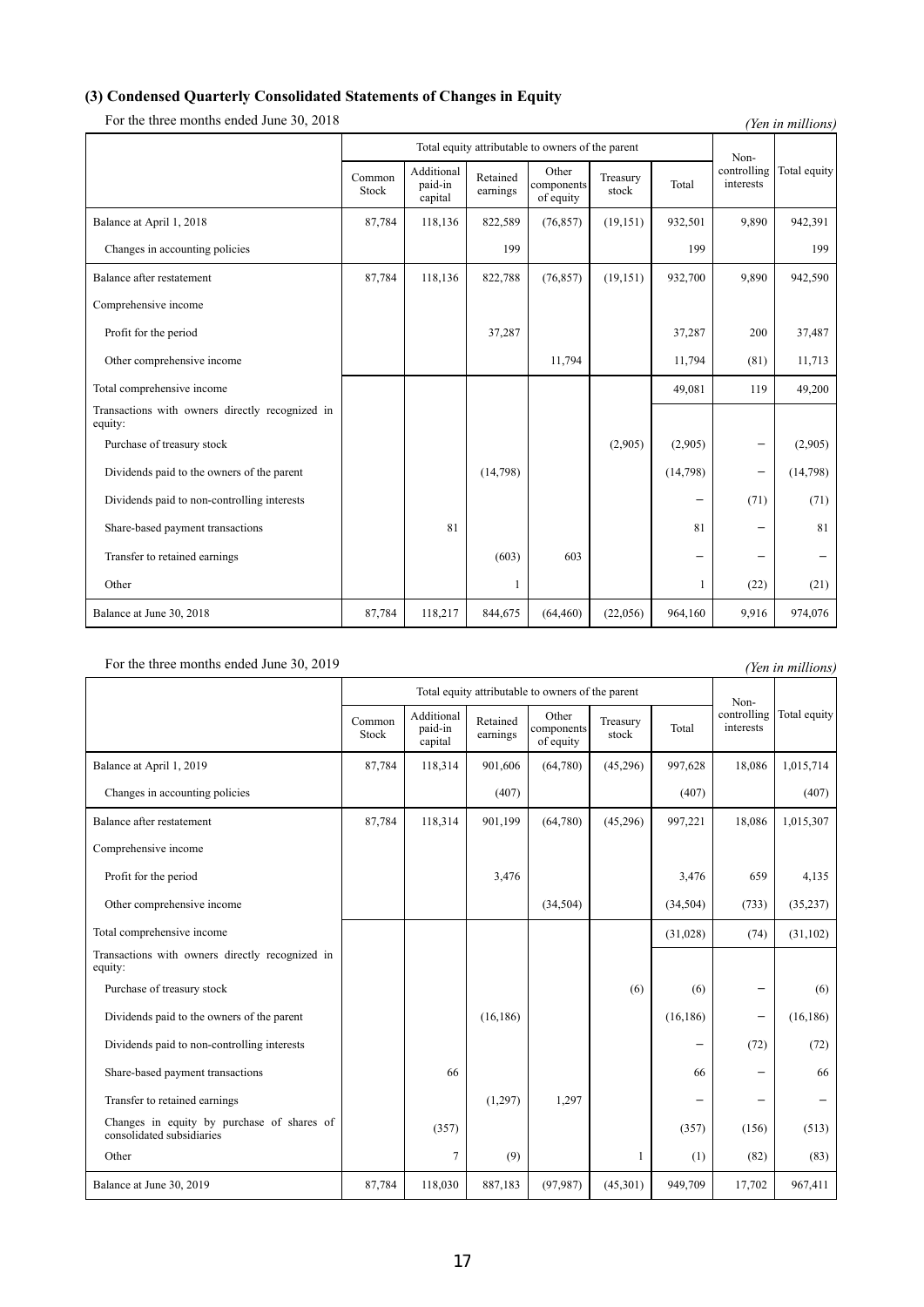# **(4) Condensed Quarterly Consolidated Statements of Cash Flows**

|                                                                                                |                                     | (Yen in millions) |  |
|------------------------------------------------------------------------------------------------|-------------------------------------|-------------------|--|
|                                                                                                | For the three months ended June 30, |                   |  |
|                                                                                                | 2018                                | 2019              |  |
| Cash flows from operating activities:                                                          |                                     |                   |  |
| Profit for the period from continuing operations                                               | 36,951                              | 23,916            |  |
| Profit for the period from discontinued operations                                             | 536                                 | (19,781)          |  |
| Profit for the period                                                                          | 37,487                              | 4,135             |  |
| Adjustments to reconcile profit for the period to net cash<br>provided by operating activities |                                     |                   |  |
| Depreciation and amortization                                                                  | 16,527                              | 19,056            |  |
| Loss (gain) from sales, disposal or impairment of property,<br>plant and equipment             | 4                                   | 755               |  |
| Recognized loss due to measuring assets held for sale at fair<br>value less costs to sell      |                                     | 18,207            |  |
| Financial expenses (income)                                                                    | (476)                               | (685)             |  |
| Share of net loss (profit) from associate accounting using the<br>equity method                | 161                                 | 295               |  |
| Deferred income taxes                                                                          | 641                                 | 1,899             |  |
| Current income taxes                                                                           | 8,717                               | 7,089             |  |
| Foreign currency adjustments                                                                   | 5,881                               | (834)             |  |
| Increase (decrease) in retirement benefit liability                                            | 1,217                               | 1,566             |  |
| Decrease (increase) in accounts receivable                                                     | 3,395                               | (10, 384)         |  |
| Decrease (increase) in inventories                                                             | (12,628)                            | (4,199)           |  |
| Increase (decrease) in accounts payable                                                        | (8,128)                             | 2,012             |  |
| Other, net                                                                                     | 921                                 | 650               |  |
| Interests and dividends received                                                               | 1,784                               | 2,424             |  |
| Interests paid                                                                                 | (675)                               | (1, 384)          |  |
| Income taxes paid                                                                              | (10,088)                            | (7, 879)          |  |
| Net cash provided by operating activities                                                      | 44,740                              | 32,723            |  |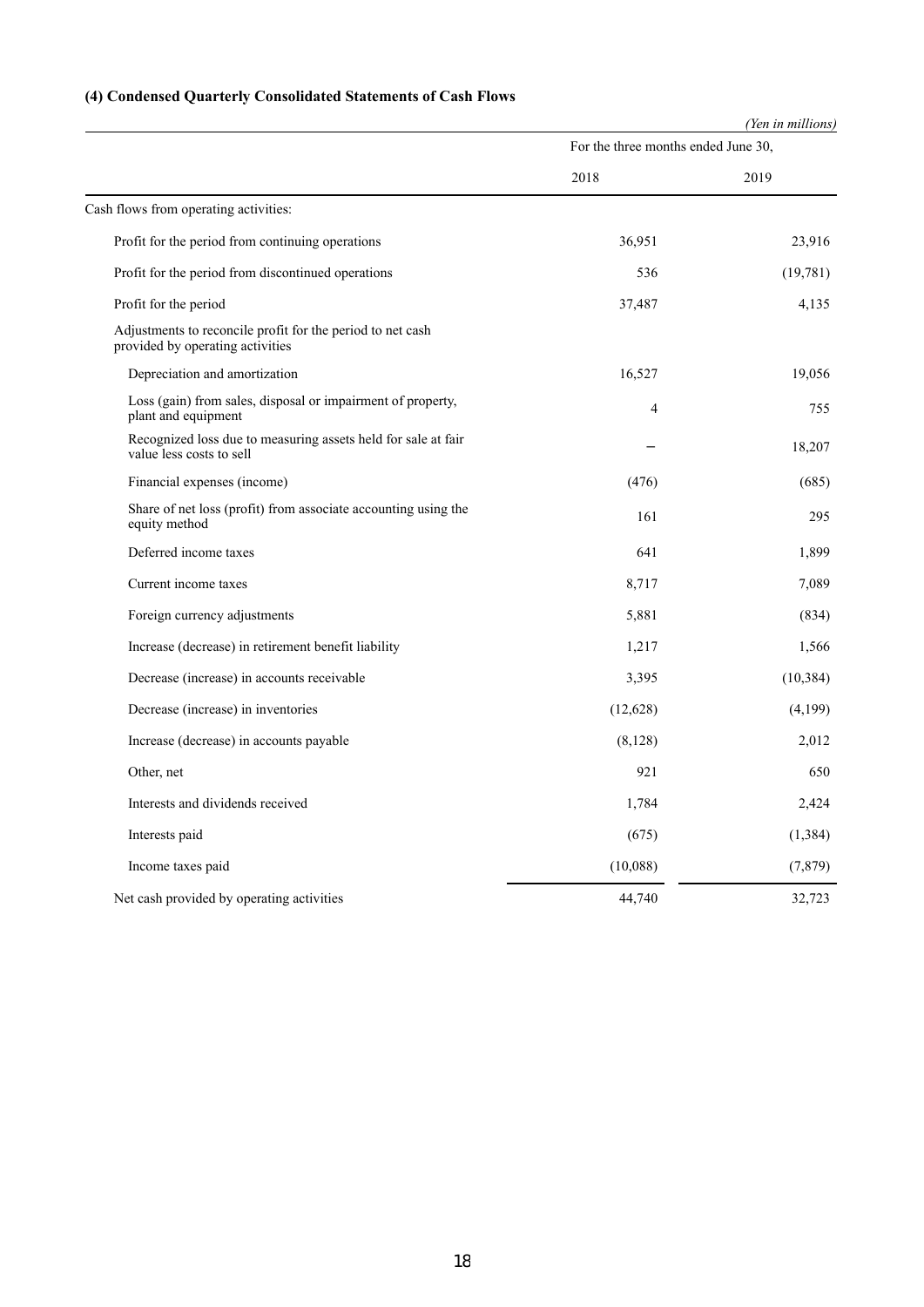|                                                                 |                                     | (Yen in millions) |  |
|-----------------------------------------------------------------|-------------------------------------|-------------------|--|
|                                                                 | For the three months ended June 30, |                   |  |
|                                                                 | 2018                                | 2019              |  |
| Cash flows from investing activities:                           |                                     |                   |  |
| Additions to property, plant and equipment                      | (30,081)                            | (39,296)          |  |
| Proceeds from sales of property, plant and<br>equipment         | 876                                 | 165               |  |
| Additions to intangible assets                                  | (2,794)                             | (2,095)           |  |
| Acquisitions of business, net of cash acquired                  | (3,205)                             |                   |  |
| Other, net                                                      | (1, 436)                            | (1, 434)          |  |
| Net cash used in investing activities                           | (36, 640)                           | (42,660)          |  |
| Cash flows from financing activities:                           |                                     |                   |  |
| Increase (decrease) in short term borrowings                    | 33,515                              | 30,251            |  |
| Proceeds from issuance of long term debt                        |                                     | 55                |  |
| Repayments of long term debt                                    | (332)                               | (2,104)           |  |
| Purchase of treasury stock                                      | (2,905)                             | (5)               |  |
| Dividends paid to the owners of the parent                      | (14, 798)                           | (16, 186)         |  |
| Other, net                                                      | (71)                                | (528)             |  |
| Net cash (used in) provided by financing activities             | 15,409                              | 11,483            |  |
| Effect of exchange rate changes on cash and<br>cash equivalents | (24)                                | (8,789)           |  |
| Net increase (decrease) in cash and cash equivalents            | 23,485                              | (7,243)           |  |
| Cash and cash equivalents at beginning of period                | 265,947                             | 242,267           |  |
| Cash and cash equivalents at end of period                      | 289,432                             | 235,024           |  |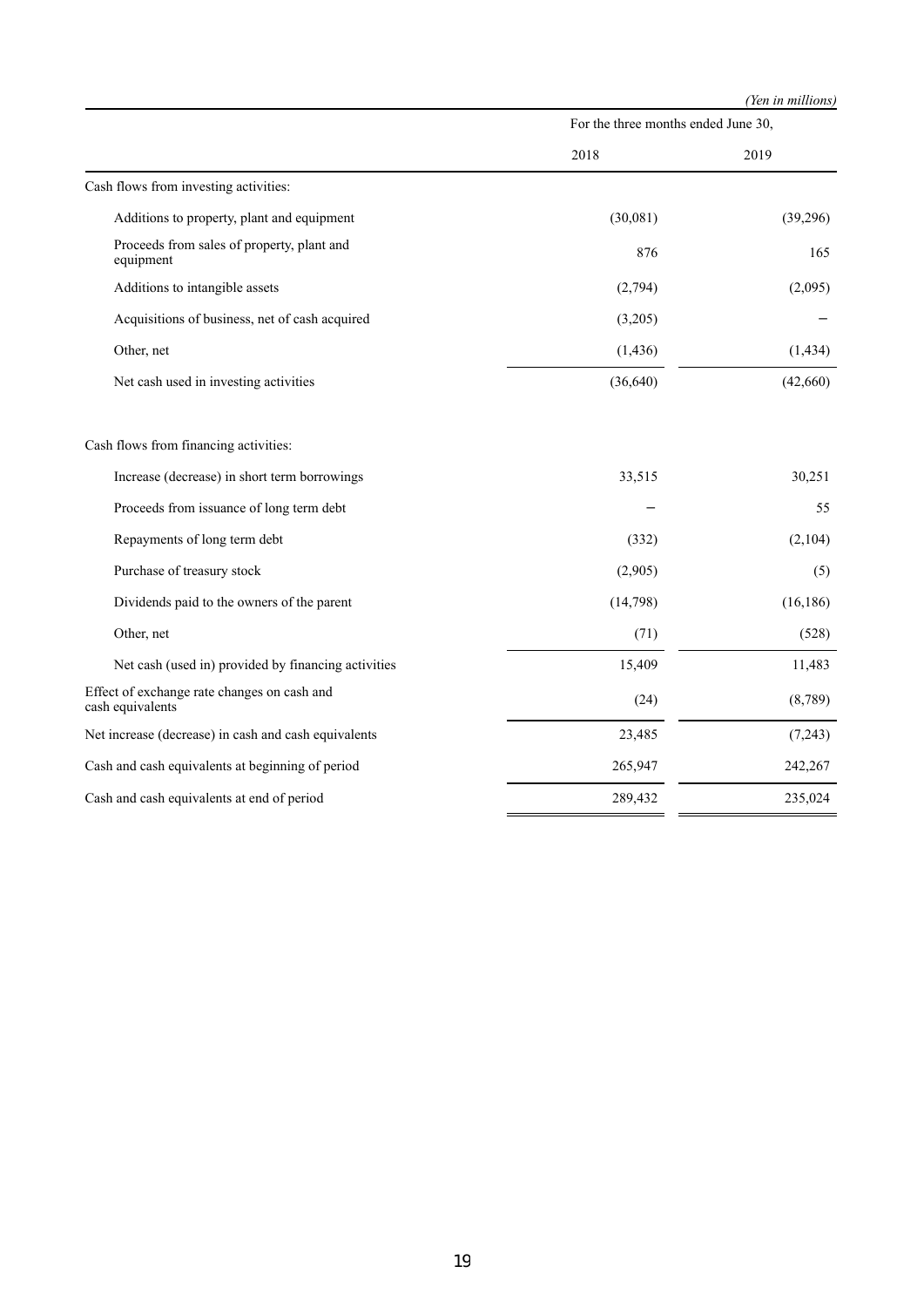# **(5) Notes to Condensed Quarterly Consolidated Financial Statements**

## **Notes Regarding Going Concern Assumption**

Not applicable.

#### **Notes to Condensed Quarterly Consolidated Financial Statements**

### **1. Reporting entity**

Nidec Corporation (the "Company") is a corporation located in Japan, whose shares are listed on the Tokyo Stock Exchange. The registered addresses of headquarters and principal business offices are available on the Company's website (https://www.nidec.com/en-Global).

Condensed quarterly consolidated financial statements as of June 30, 2019 and for the three months then ended consist of the Company and its consolidated subsidiaries ("NIDEC") and interests in associates of NIDEC.

NIDEC mainly designs, develops, produces, and sells products as described below:

- 1) Small precision motors, which include spindle motors for hard disk drives, brushless motors, fan motors, vibration motors, brush motors and motor applications.
- 2) Automotive products, which include automotive motors and components.
- 3) Appliance, commercial and industrial products, which include home appliance, commercial and industrial motors and related products.
- 4) Machinery, which includes industrial robots, card readers, test systems, press machines and power transmission drives.
- 5) Electronic and optical components, which include switches, trimmer potentiometers, lens units and camera shutters.
- 6) Others, which include services.

#### **2. Basis of preparation**

(1) Compliance with International Financial Reporting Standards (IFRS)

The condensed quarterly consolidated financial statements of NIDEC have been prepared in accordance with IAS 34 "Interim Financial Reporting" pursuant to the provision of article 93 of Regulations for Quarterly Consolidated Financial Statements, as the Company meets the criteria of a "Designated IFRS Specified Company" defined under article 1-2 of the regulations.

The condensed quarterly consolidated financial statements do not include all the information that must be disclosed in the annual consolidated financial statements, and therefore should be used in conjunction with the consolidated financial statements for the year ended March 31, 2019.

#### (2) Basis of measurement

The condensed quarterly consolidated financial statements have been prepared on a historical cost basis, except for some assets and liabilities, including derivative and other financial instruments measured at fair value.

#### (3) Presentation currency and level of rounding

The condensed quarterly consolidated financial statements are presented in Japanese Yen, which is also the Company's functional currency, and figures are rounded to the nearest million yen, unless otherwise indicated.

#### (4) Change in presentation

Profit or loss from business classified as discontinued operations are presented on the condensed quarterly consolidated statements of income, net of income tax expense, separately from the profit from continuing operations. Regarding business classified as discontinued operations, reclassification were made on the condensed quarterly consolidated statements of income and condensed quarterly consolidated statements of cash flows for the three months ended June 30, 2018. Cash flows from operating activities, investing activities and financial activities are presented in the total amount of continuing operations and discontinued operations cash flows in the consolidated statement of cash flows.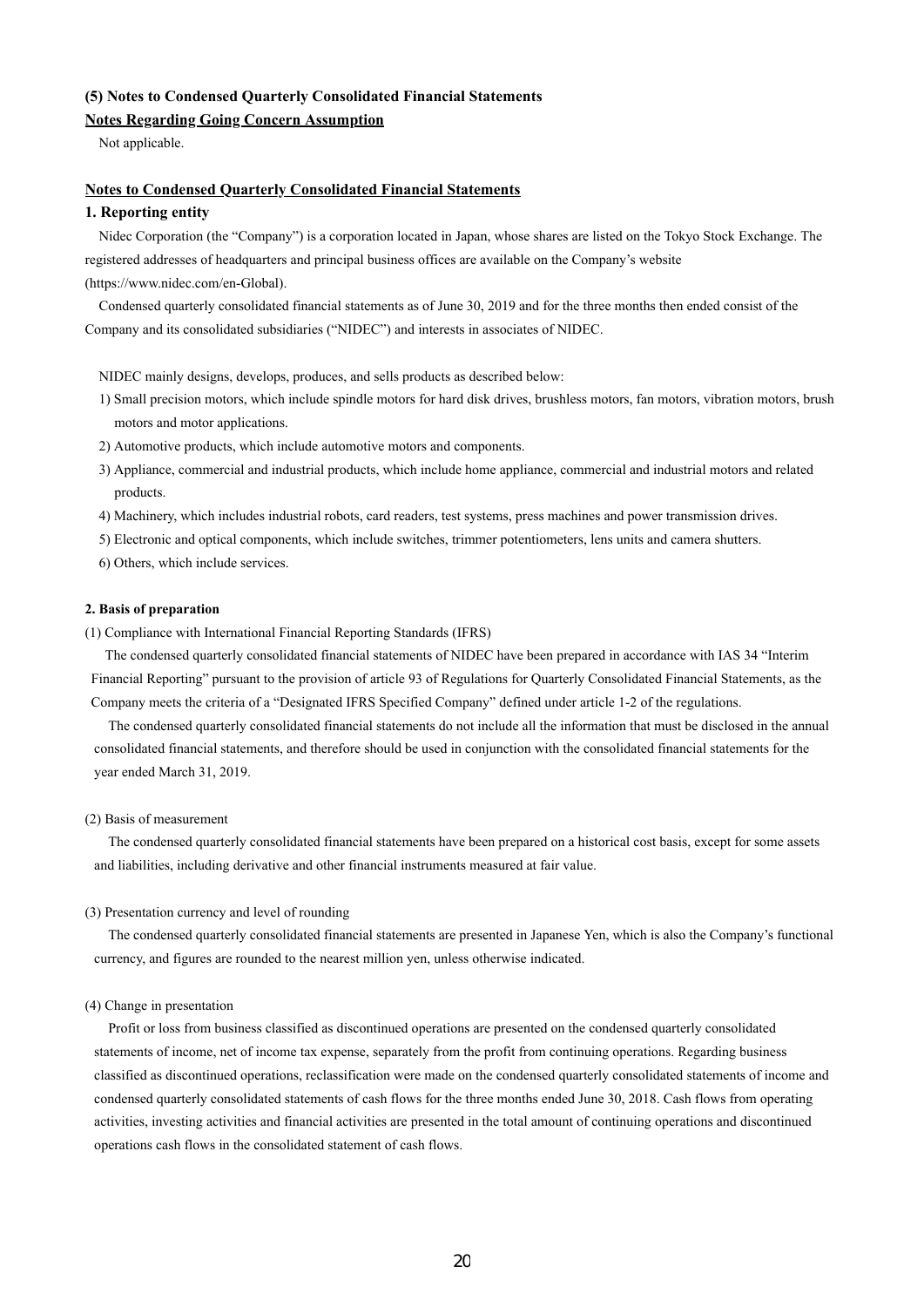#### **3. Significant accounting policies**

With the exception of the item explained below, significant accounting policies adopted in preparation of the condensed quarterly consolidated financial statements are consistent with those used in the preparation of the NIDEC's consolidated financial statements for the year ended March 31, 2019.

Income taxes for the three months ended June 30, 2019 are computed using the estimated annual effective tax rate.

| -- |
|----|
|----|

| <b>IFRS</b> |       | Summary of new standard and amendment  |  |  |
|-------------|-------|----------------------------------------|--|--|
| [FRS 16     | cases | Revised accounting standard for leases |  |  |

From the three months ended June 30, 2019, NIDEC adopted IFRS 16 "Leases".

A contract is considered to be a lease or to contain a lease if the right to control the use of an asset identified at the inception of the contract is conveyed over a period of time in exchange for consideration. If the contract is a lease or contains a lease, the right-of-use assets and lease liabilities are included in the condensed quarterly consolidated financial statements at the inception date. In the measurement of the right-of-use assets, NIDEC adopts a cost model and indicates acquisition costs by the amount deducting the accumulated depreciation and the accumulated impairment loss. Acquisition costs include the initial measurement of lease liabilities, lease payments made at or before the commencement date, and initial direct costs. The right-of-use assets are depreciated using the straight-line method over the estimated useful lives or lease terms, whichever is shorter. Lease liabilities are initially measured as the present value of the unsettled lease payments at the inception of the lease. The lease term is determined with considering an option to extend the lease and an option to terminate the lease under the non-cancelable contract period.

Leases with a lease term of 12 months or less and leases that have a small amount of underlying assets are not recognized as the right-of-use assets and lease liabilities and are recognized over the lease term as expenses on a straight-line basis.

In applying IFRS 16, NIDEC has adopted a method whereby cumulative effects that are allowed as transitional measures are recognized as an adjustment to the opening balance of retained earnings at the date of the initial application. With regard to whether leases are contained in contracts concluded prior to the previous consolidated fiscal year, NIDEC has elected the practical expedient of IFRS 16 C3 and continues under IAS 17 "Leases" and IFRIC 4 "Determining whether an arrangement contains a Lease". After the effective date, NIDEC determines whether leases are contained in contracts in accordance with IFRS 16. The weighted-average incremental borrowing rate for the lessee is 3.05% which is applied to the lease liabilities recognized in the consolidated statement of financial position as of the effective date.

Leases that were classified as operating leases under IAS 17 are also accounted for by the following interim measures:

\*Apply a single discount rate to a portfolio of leases with reasonably similar characteristics

\*Apply a recognition exemption for leases for which the lease term ends within 12 months

\*Exclude initial direct costs from the measurement of the right-of-use assets at the date of initial application

As a result of the adoption of IFRS 16, assets and liabilities increased by 25,211 million and 25,618 million, respectively. There was immaterial effect on operating profit and its quarterly earnings.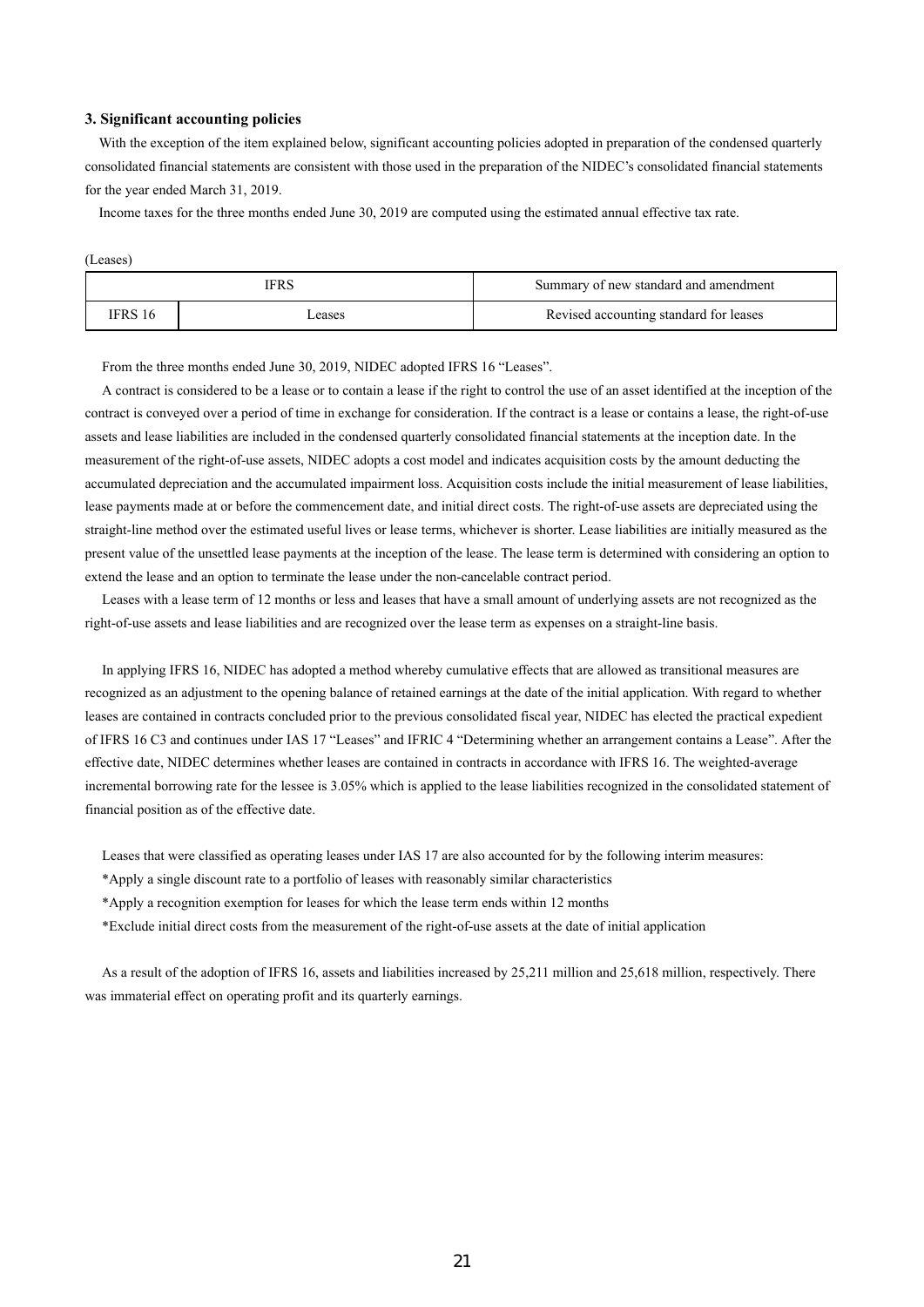The following is a reconciliation of the lease liabilities recognized in the consolidated statement of financial position as of the effective date and the non-cancelable operating lease agreement disclosed by applying IAS 17 at the end of the previous consolidated fiscal year.

*(Yen in millions)*

|                                                                                                                            | $1 \vee \cdots \vee \vee \vee \vee \vee \vee \vee \vee \vee$ |
|----------------------------------------------------------------------------------------------------------------------------|--------------------------------------------------------------|
| Non-cancelable operating lease agreements (March 31, 2019)                                                                 | 10,778                                                       |
| Finance lease liabilities recognized at the end of the previous fiscal year                                                | 1.120                                                        |
| Cancelable operating lease contracts, etc.                                                                                 | 13.720                                                       |
| The amount of lease liabilities recognized in the consolidated statement of financial position<br>as of the effective date | 25,618                                                       |

#### **4. Significant accounting estimates, judgments and assumptions**

The preparation of the condensed quarterly consolidated financial statements requires management to make estimates, judgments and assumptions that affect the reported amounts of assets, liabilities, disclosure of contingent assets and liabilities at the end of the reporting period and the reported amounts of income and expenses during the reporting period. Actual results may differ from those estimates.

The estimates and assumptions are reviewed on an ongoing basis, and the effects resulting from revisions of accounting estimates are recognized in the period in which the estimates are revised and in future periods.

Significant accounting estimates and judgments that accompany estimates for the condensed quarterly consolidated financial statements as of June 30, 2019 are same as those estimates and judgments for the consolidated financial statements for the year ended March 31, 2019.

#### **5. Business combinations and loss of control**

NIDEC adopts the provisions of IFRS 3 "Business Combinations".

Of the assets acquired and the liabilities assumed upon the acquisitions of companies in the year ended March 31, 2019, the assets and liabilities which are currently under evaluation have been recorded on NIDEC's consolidated statement of financial position based on provisional management estimation as of June 30, 2019.

In addition, on April 2019, NIDEC entered into a legally binding commitment with the European Commission to appoint a Hold Separate Manager and a Monitoring Trustee so as to confer to them effective operational control over compressor business (Secop). As a result of the binding commitment, NIDEC lost control of Secop and its subsidiaries. Various conditions for sales of Scope are based on the forecasts as of June 30, 2019, therefore the final loss amount on the sales may change in the future.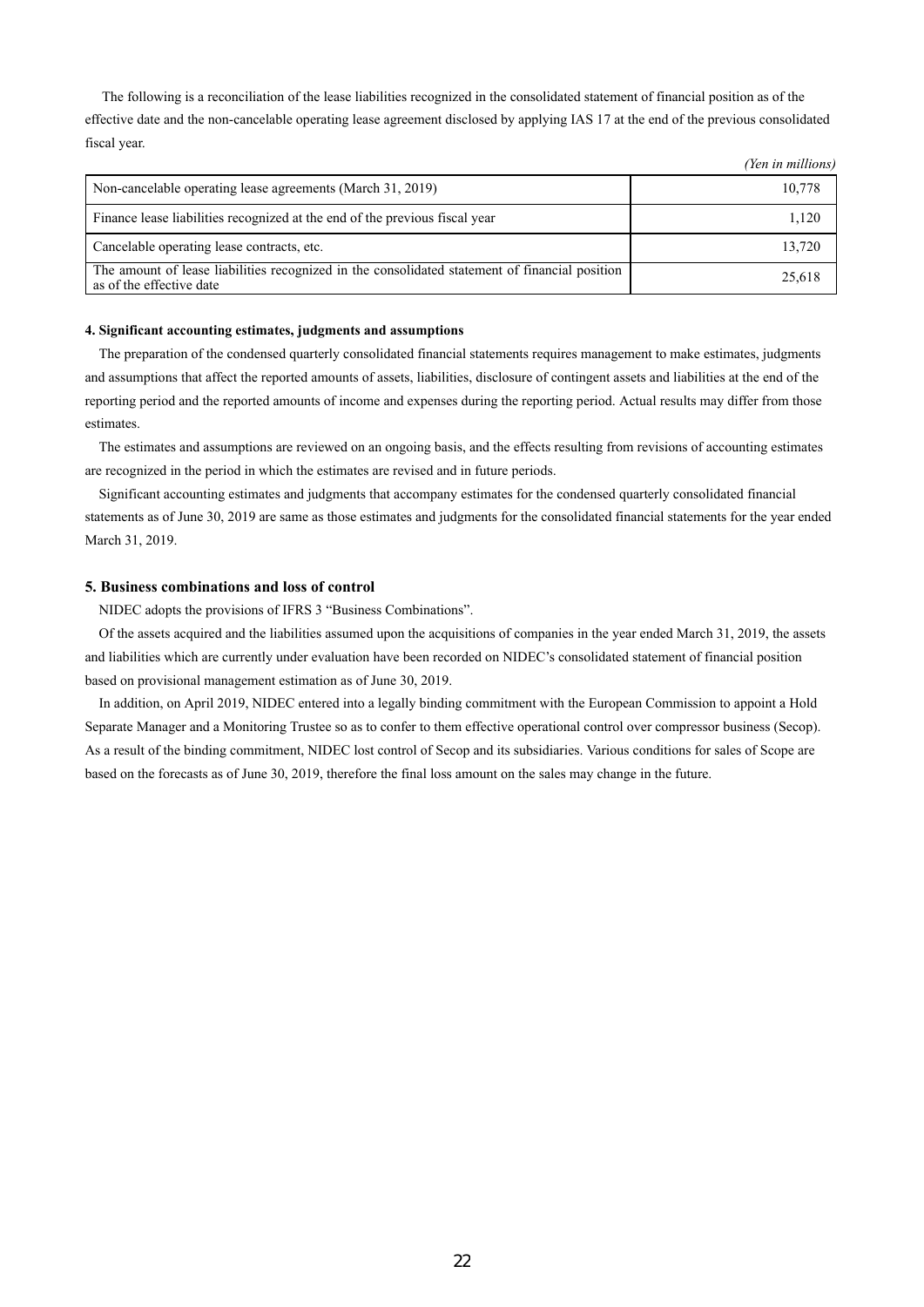## **6. Events after the reporting period**

## **Completion of Acquisition of Embraco, Whirlpool Corporation's Compressor Business**

 On July 1, 2019, Brazil time, NIDEC has acquired the compressor business ("Embraco") of Whirlpool Corporation (the "Transaction").

|                               | Embraco develops, manufactures and sells refrigeration compressors and electronic          |
|-------------------------------|--------------------------------------------------------------------------------------------|
|                               | components. Through the Transaction, NIDEC is able to strengthen its refrigeration         |
|                               | compressor business through expanding its product portfolio and sales areas. Ever stricter |
| 1) Purpose of the Transaction | environmental regulations in major regions like Europe, the Americas and China are         |
|                               | stimulating customers demand for DC compressors. In addition to Embraco's excellent        |
|                               | technologies for DC compressors, NIDEC's best in class brushless DC motor technology is    |
|                               | expected to be utilized widely. Furthermore, because motors and compressors have           |
|                               | similarities in terms of the nature of components used, Embraco expects to reduce          |
|                               | procurement costs by taking advantage of synergies of the Nidec group's purchase           |
|                               | capabilities and give customers additional value.                                          |
| 2) Funds for the Transaction  | NIDEC utilizes its cash on hand and debt finance for funding.                              |

## **Determination of Terms of Eighth Series of Domestic Unsecured Bonds**

On July 12, 2019, NIDEC determined the terms of tranche of straight bonds (which rank pari passu among themselves) (the "Bonds") in the principal amount of ¥100 billion to be issued in Japan under a shelf registration statement filed in Japan valid until April 4, 2020, for the issuance from time to time of up to ¥300 billion aggregate principal amount of domestic bonds. The issuance of the Bonds has completed as of the date of this report.

|                                  | The Eighth series unsecured bonds                                                                                                                                                                                      |  |  |
|----------------------------------|------------------------------------------------------------------------------------------------------------------------------------------------------------------------------------------------------------------------|--|--|
| 1. Total principal amount        | ¥100 billion                                                                                                                                                                                                           |  |  |
| 2. Book-entry bonds              | The provisions of the Law Concerning Book-Entry Transfer of Corporate Bonds and Shares,<br>etc. apply to the bonds.                                                                                                    |  |  |
| 3. Denomination of each bond     | ¥100 million                                                                                                                                                                                                           |  |  |
| 4. Interest rate                 | $0.100\%$ per annum                                                                                                                                                                                                    |  |  |
| 5. Issue price                   | 100% of the principal amount                                                                                                                                                                                           |  |  |
| 6. Redemption price              | 100% of the principal amount                                                                                                                                                                                           |  |  |
| 7. Maturity date                 | July 19, 2024                                                                                                                                                                                                          |  |  |
| 8. Offering period               | July 12, 2019                                                                                                                                                                                                          |  |  |
| 9. Payment date                  | July 19, 2019                                                                                                                                                                                                          |  |  |
| 10. Method of offering           | Public offering in Japan                                                                                                                                                                                               |  |  |
| 11. Security or guarantee        | The bonds are unsecured and not guaranteed. There is no assets reserved as security for the<br>bonds.                                                                                                                  |  |  |
| 12. Financial covenants          | The bonds are subject to certain negative pledge restrictions.                                                                                                                                                         |  |  |
| 13. Redemption prior to maturity | NIDEC may, at any time on or after the day following the issue date, repurchase the bonds<br>and cause such repurchased bonds to be canceled, unless otherwise required by Japan<br>Securities Depository Center, Inc. |  |  |
| 14. Use of the bonds             | Repayment of short-term borrowings and redemption of the bonds                                                                                                                                                         |  |  |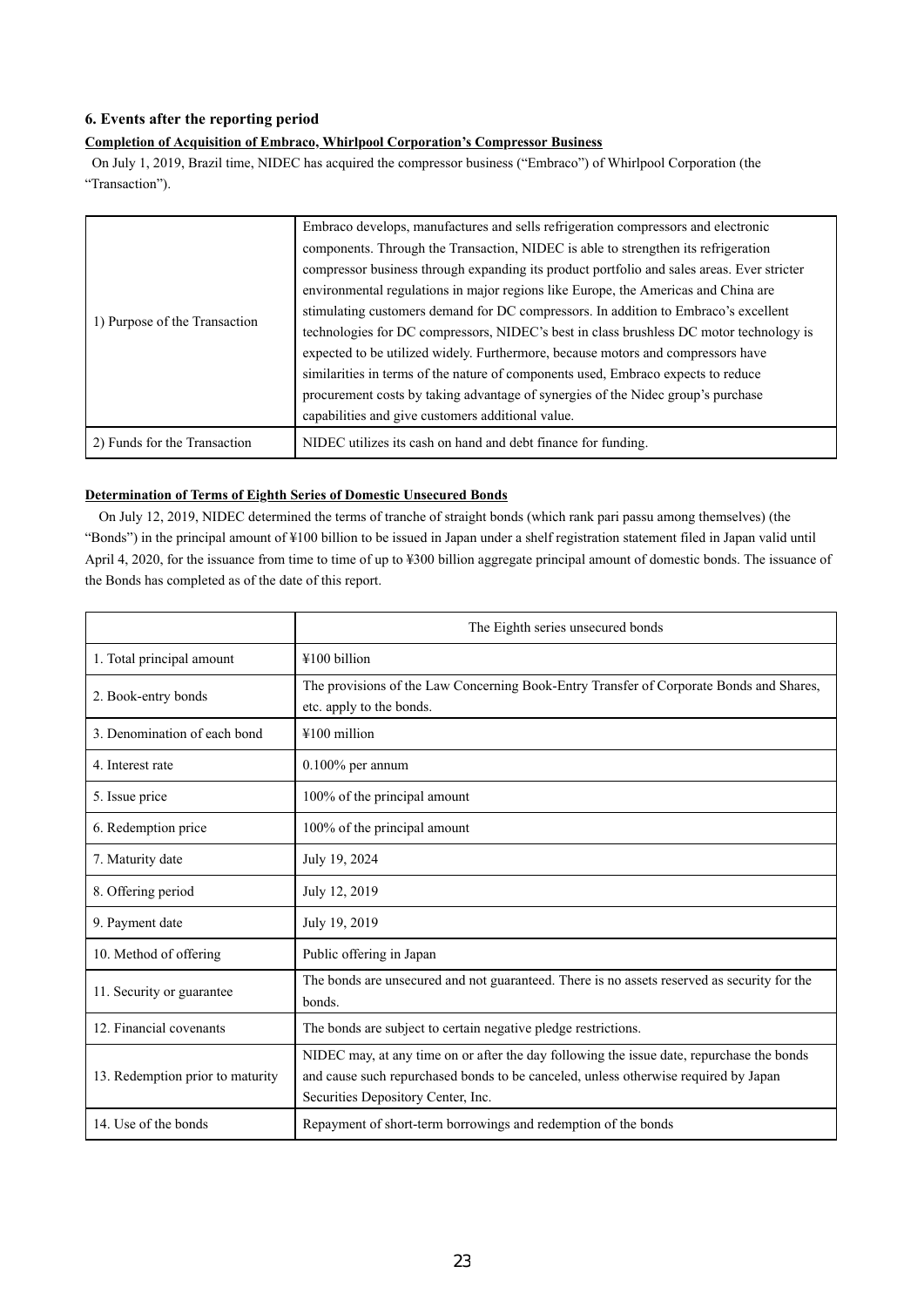# **3. Others (unaudited)**

# **(1) Information by Product Category**

For the three months ended June 30, 2018 *(Yen in millions)* 

|                    | Small<br>$\cdot$ $\cdot$<br>precision<br>motors | Automotive<br>Products | Appliance,<br>commercial<br>and industrial<br>products | Machinery | Electronic<br>and<br>optical<br>components | Others | Total   | Eliminations/<br>Corporate | Consolidated |
|--------------------|-------------------------------------------------|------------------------|--------------------------------------------------------|-----------|--------------------------------------------|--------|---------|----------------------------|--------------|
| Net sales:         |                                                 |                        |                                                        |           |                                            |        |         |                            |              |
| External sales     | 106,333                                         | 77,181                 | 127,016                                                | 42,616    | 17,987                                     | 1,090  | 372,223 |                            | 372,223      |
| Intersegment       | 751                                             | 446                    | 1,668                                                  | 3,544     | 1,490                                      | 447    | 8,346   | (8,346)                    |              |
| Total              | 107,084                                         | 77,627                 | 128,684                                                | 46,160    | 19,477                                     | 1,537  | 380,569 | (8,346)                    | 372,223      |
| Operating expenses | 90,542                                          | 66,722                 | 115,521                                                | 37,960    | 17,522                                     | 1,345  | 329,612 | (3,082)                    | 326,530      |
| Operating profit   | 16,542                                          | 10,905                 | 13,163                                                 | 8,200     | 1,955                                      | 192    | 50,957  | (5,264)                    | 45,693       |

For the three months ended June 30, 2019 *(Yen in millions) (Yen in millions)* 

|                    | Small<br>precision<br>motors | Automotive<br>Products | Appliance,<br>commercial<br>and industrial<br>products | Machinery | Electronic<br>and<br>optical<br>components | Others | Total   | Eliminations/<br>Corporate | Consolidated |
|--------------------|------------------------------|------------------------|--------------------------------------------------------|-----------|--------------------------------------------|--------|---------|----------------------------|--------------|
| Net sales:         |                              |                        |                                                        |           |                                            |        |         |                            |              |
| External sales     | 108,006                      | 75,488                 | 123,009                                                | 38,086    | 15,170                                     | 1,115  | 360,874 |                            | 360,874      |
| Intersegment       | 1,915                        | 461                    | 1,277                                                  | 4,136     | 1,323                                      | 503    | 9,615   | (9,615)                    |              |
| Total              | 109,921                      | 75,949                 | 124,286                                                | 42,222    | 16,493                                     | 1,618  | 370,489 | (9,615)                    | 360,874      |
| Operating expenses | 99,311                       | 69,182                 | 115,611                                                | 36,704    | 15,202                                     | 1,430  | 337,440 | (4,525)                    | 332,915      |
| Operating profit   | 10,610                       | 6,767                  | 8,675                                                  | 5,518     | 1,291                                      | 188    | 33,049  | (5,090)                    | 27,959       |

(Notes) 1. Product categories are classified based on similarities in product type, product attributes, and production and sales methods.

2. Major products of each product category:

(1) Small precision motors: Spindle motors for HDDs, brushless motors, fan motors, vibration motors, brush motors and motor applications, etc.

(2) Automotive products: Automotive motors and components.

(3) Appliance, commercial and industrial products: Home appliance, commercial and industrial motors and related products.

(4) Machinery: Industrial robots, card readers, test systems, press machines and power transmission drives, etc.

(5) Electronic and optical components: Switches, trimmer potentiometers, lens units and camera shutters, etc.

(6) Others: Services, etc.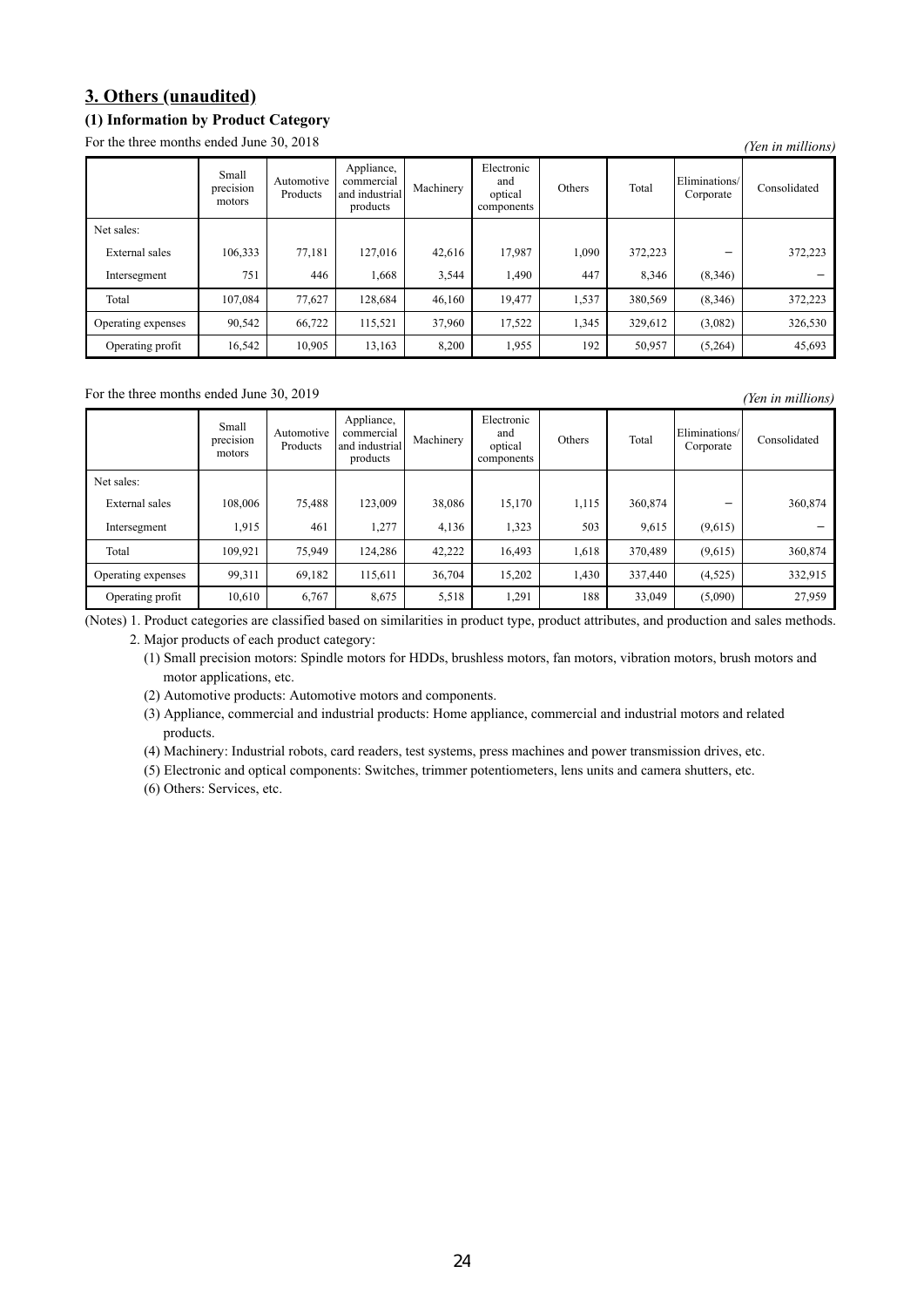# **(2) Sales by Geographic Segment**

| (Yen in millions) |         |                                     |                      |               |           |               |  |  |
|-------------------|---------|-------------------------------------|----------------------|---------------|-----------|---------------|--|--|
|                   |         | For the three months ended June 30, | Increase or decrease |               |           |               |  |  |
|                   | 2018    |                                     | 2019                 |               |           |               |  |  |
|                   | Amounts | $\frac{0}{0}$                       | Amounts              | $\frac{0}{0}$ | Amounts   | $\frac{0}{0}$ |  |  |
| Japan             | 77,166  | 20.7                                | 69,018               | 19.1          | (8, 148)  | (10.6)        |  |  |
| U.S.A.            | 69,637  | 18.7                                | 68,574               | 19.0          | (1,063)   | (1.5)         |  |  |
| Singapore         | 13,951  | 3.8                                 | 8,476                | 2.4           | (5, 475)  | (39.2)        |  |  |
| Thailand          | 35,506  | 9.6                                 | 29,386               | 8.1           | (6,120)   | (17.2)        |  |  |
| Germany           | 29,526  | 7.9                                 | 31,656               | 8.8           | 2,130     | 7.2           |  |  |
| China             | 85,314  | 22.9                                | 82,994               | 23.0          | (2,320)   | (2.7)         |  |  |
| Others            | 61,123  | 16.4                                | 70,770               | 19.6          | 9,647     | 15.8          |  |  |
| Total             | 372,223 | 100.0                               | 360,874              | 100.0         | (11, 349) | (3.0)         |  |  |

(Note) The sales are classified by domicile of the seller, and the figures exclude intra-segment transactions.

## **(3) Sales by Region**

| (Yen in millions) |         |                                     |         |               |                      |               |  |  |
|-------------------|---------|-------------------------------------|---------|---------------|----------------------|---------------|--|--|
|                   |         | For the three months ended June 30, |         |               |                      |               |  |  |
|                   | 2018    |                                     | 2019    |               | Increase or decrease |               |  |  |
|                   | Amounts | $\frac{0}{0}$                       | Amounts | $\frac{0}{0}$ | Amounts              | $\frac{0}{0}$ |  |  |
| North America     | 74,811  | 20.1                                | 81,935  | 22.7          | 7,124                | 9.5           |  |  |
| Asia              | 176,279 | 47.3                                | 162,537 | 45.1          | (13,742)             | (7.8)         |  |  |
| Europe            | 63,133  | 17.0                                | 63,494  | 17.6          | 361                  | 0.6           |  |  |
| Others            | 4,495   | 1.2                                 | 5,143   | 1.4           | 648                  | 14.4          |  |  |
| Overseas total    | 318,718 | 85.6                                | 313,109 | 86.8          | (5,609)              | (1.8)         |  |  |
| Japan             | 53,505  | 14.4                                | 47,765  | 13.2          | (5,740)              | (10.7)        |  |  |
| Total             | 372,223 | 100.0                               | 360,874 | 100.0         | (11, 349)            | (3.0)         |  |  |

(Note) The sales are classified by domicile of the buyer, and the figures exclude intra-segment transactions.